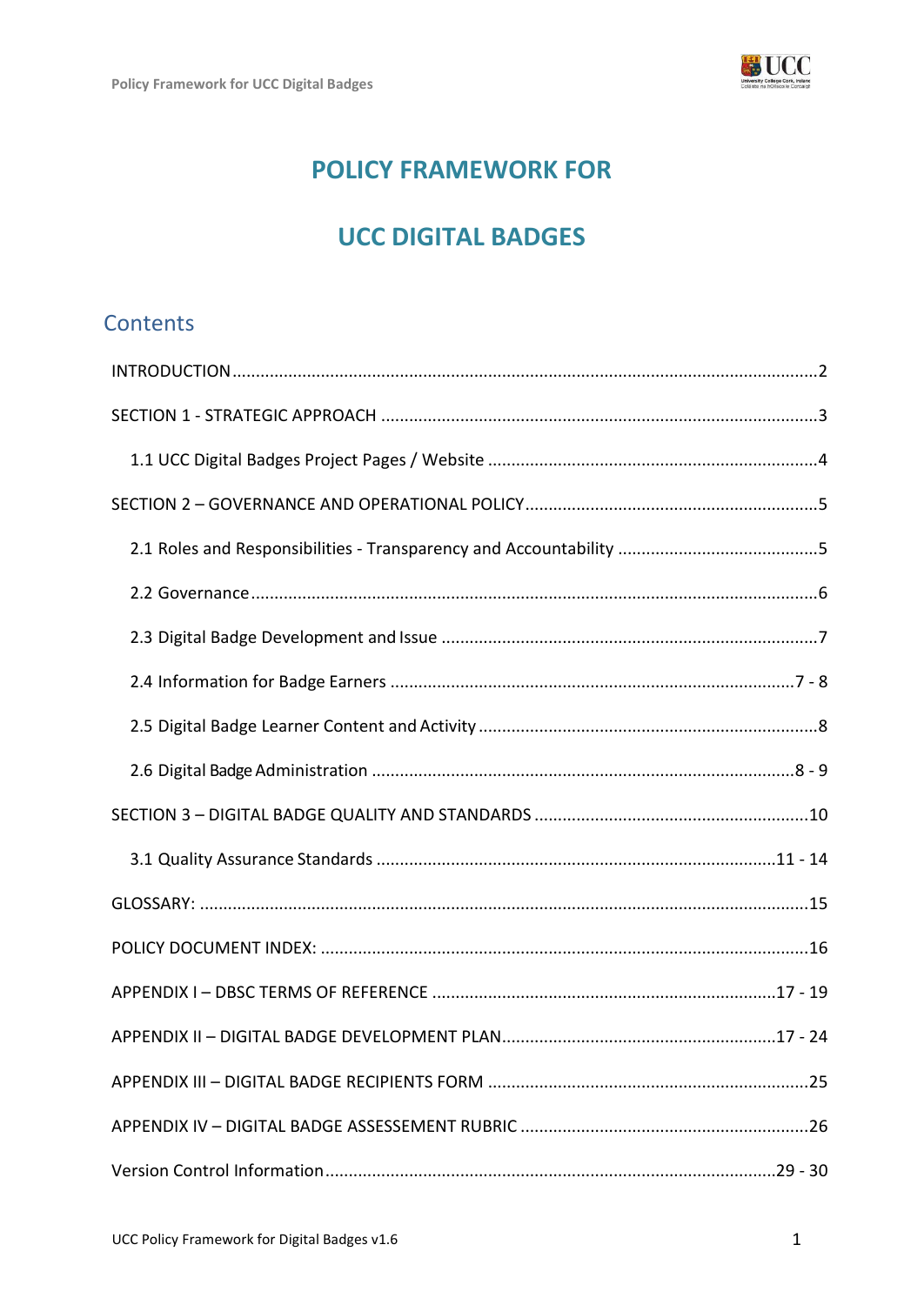

# <span id="page-1-0"></span>INTRODUCTION

This Policy Framework is a document that sets direction, objectives, standards, policy and process for the development of digital badges in the University. The purpose is to ensure that a robust quality and standard is met by all digital badges issued by UCC. Within UCC, a digital badge is a validated micro-credential awarded to earners in an online format. It is a means for the university to recognise small pieces of non-accredited learning that support the values and attributes the university seeks to foster. A digital badge is awarded by the university once an earner demonstrates competence in pre-agreed learning outcomes.

#### **OBJECTIVES OF THE POLICY FRAMEWORK**

The objectives of the Policy Framework are:

**OBJECTIVE 1 –** To provide a *Strategic Approach* to developing the organisation and navigation of UCC Digital Badges, enabling the strategic development of emerging longer-term opportunities for digital badges within UCC;

**OBJECTIVE 2 –** To put in place a clear *Governance and Operational Policy* for immediate use in the development and issue of externally facing, non-credit bearing digital badges; and,

**OBJECTIVE 3 –** To ensure *UCC Digital Badge Quality and Standards* through implementing an *Approvals Process* for immediate use to progress the development and issue of any new digital badges by UCC*.*

#### **SCOPE OF THE APPLICATION OF THE POLICY FRAMEWORK**

The priority application of UCC Digital Badges in the immediate term is envisaged as being primarily for noncredit bearing activity. The scope of the application of this Policy Framework is therefore the development and issue of *externally facing* UCC Digital Badges issued as a means of recognising knowledge and skills obtained *outside of or complementary to the ECTS credit system,* delivered at *no additional cost to the earner* and *not resulting in monetary gain for the badge issuer*. These badges can be issued to UCC staff and students.

It is recognised that many potential staff activities would come under the Continuous Professional Development (CPD) Directorate and that digital badges may be a useful tool of recognising both credit and non-credit bearing CPD. It is also recognised there may be opportunity for future application for the use of digital badges as a tool to support student assessment and progression activity. This may be of interest to adults returning to education through ACE. It is also likely that digital badges will become part of the delivery of micro-credentials within UCC.

This Policy Framework, therefore, does not preclude uses or application of digital badges beyond this scope, but considers that alternative, supplementary or additional policy or procedures may be required to support such uses. The opportunity for other uses will be considered and progressed by the Digital Badge Sub Committee under their remit to oversee the overall strategic development and governance of the digital badges issued by UCC.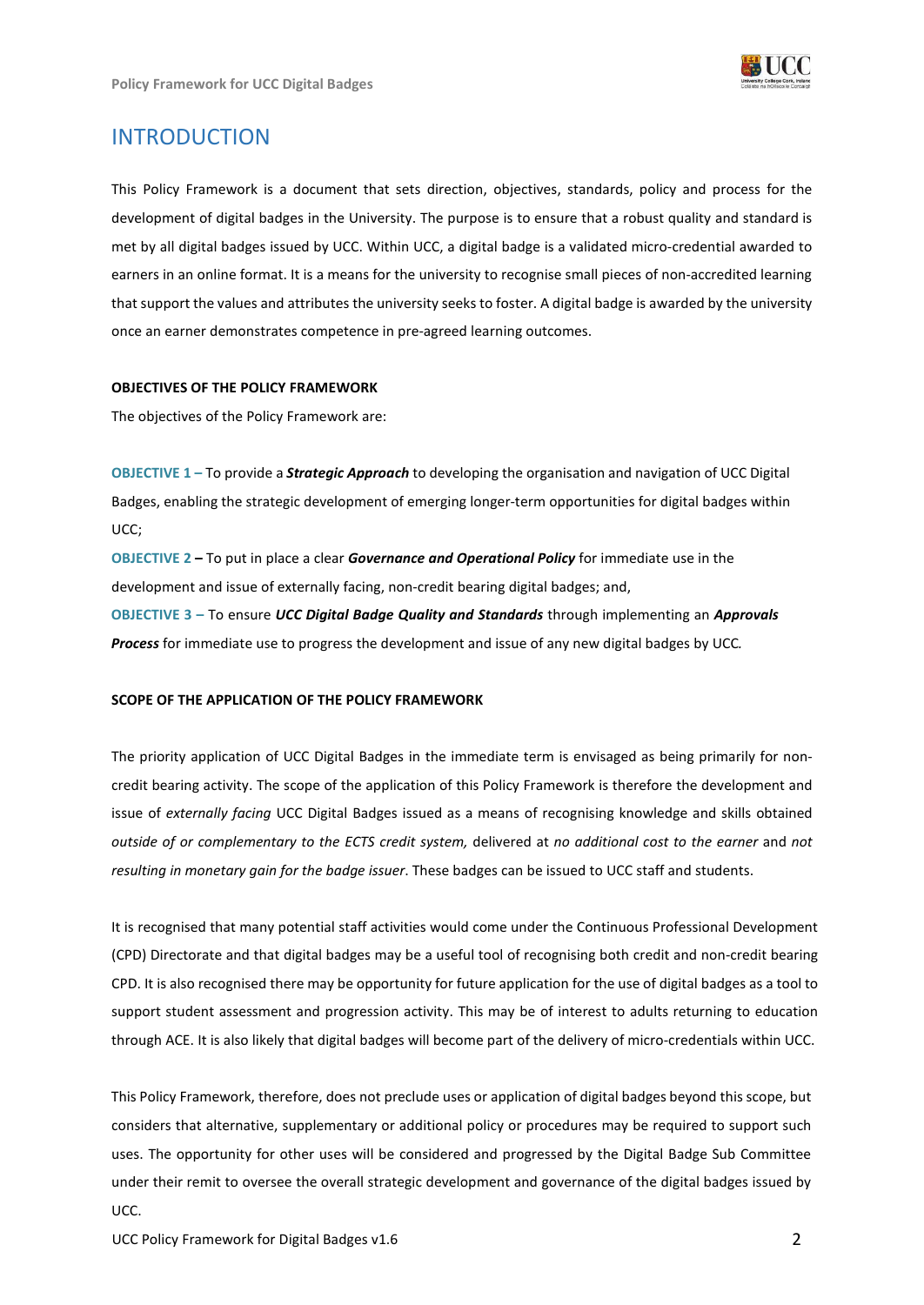

# <span id="page-2-0"></span>SECTION 1 - STRATEGIC APPROACH

*OBJECTIVE 1 – To provide a Strategic Approach to developing the organisation and navigation of UCC Digital Badges, enabling the strategic development of emerging longer-term opportunities for digital badges within UCC.*

The strategic approach is to create the right conditions and an enabling environment that can realise the longterm opportunity for digital badges within the University. Strategic actions will be developed and progressed in line with the following guiding principles:

- 1. **Relevant and Accessible Life Wide Learning**  the organisation and navigation of badges will facilitate accessible, positive learner experience and life wide learning. Potential earners should be able to easily access, explore, earn and share relevant skills and knowledge.
- 2. **Aligned to UCC Strategy** the organisation and navigation of digital badges will align with the strategic plan, goals and initiatives of the University, including the Connected Curriculum Academic Strategy, recognising and demonstrating the University's strategic focus in practice. Projects necessarily progress at different paces; however, the guiding principle will be to avoid 'designing out' potential for future alignment with other ongoing strategic initiatives in UCC.
- 3. **Agile and Flexible Eco-system–** to enable the growth of an innovative digital badge eco-system in UCC, strategic development will be agile in approach. It will facilitate the development of learning pathways and be developed in a phased and iterative approach. Where possible, strategic development will provide for integration with future systems such as the new student administration system, virtual learning environment or digital hub.
- 4. **User Experience and Communications –** communication will be key to building an intuitive navigation experience, strong take-up and externally reputable digital badges. A guiding principle is that the user experience and communications are a key focus for strategic development, where the value of digital badges can be understood within the context of the wider services and supports available to UCC staff and students.

The strategic approach will be driven by the Digital Badge Sub Committee (DBSC) of the Academic Development and Standards Committee (ADSC). As of June 2020, the Open Badge Factory platform managed by the Centre for Digital Education is the current platform used to develop and issue Digital Badges to earners; however, as digital badges and systems develop, this may migrate to a different system.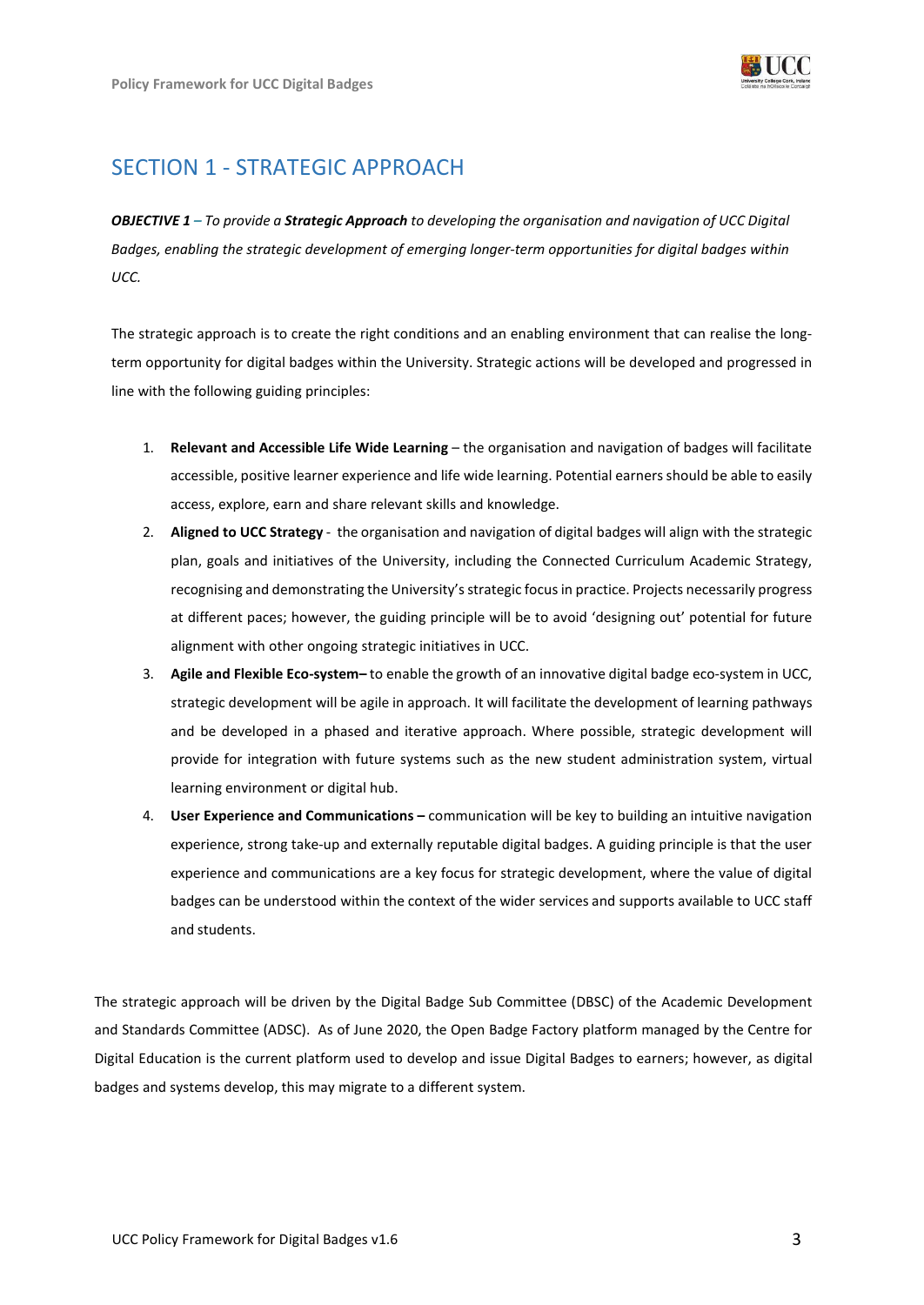

## <span id="page-3-0"></span>1.1 UCC Digital Badges Project Pages / Website

The Digital Badge Project pages are currently housed under the [OVPLT Projects](https://www.ucc.ie/en/teachlearn/projects/digitalbadges/) page, however, the feasibility of creating a standalone website is currently being explored.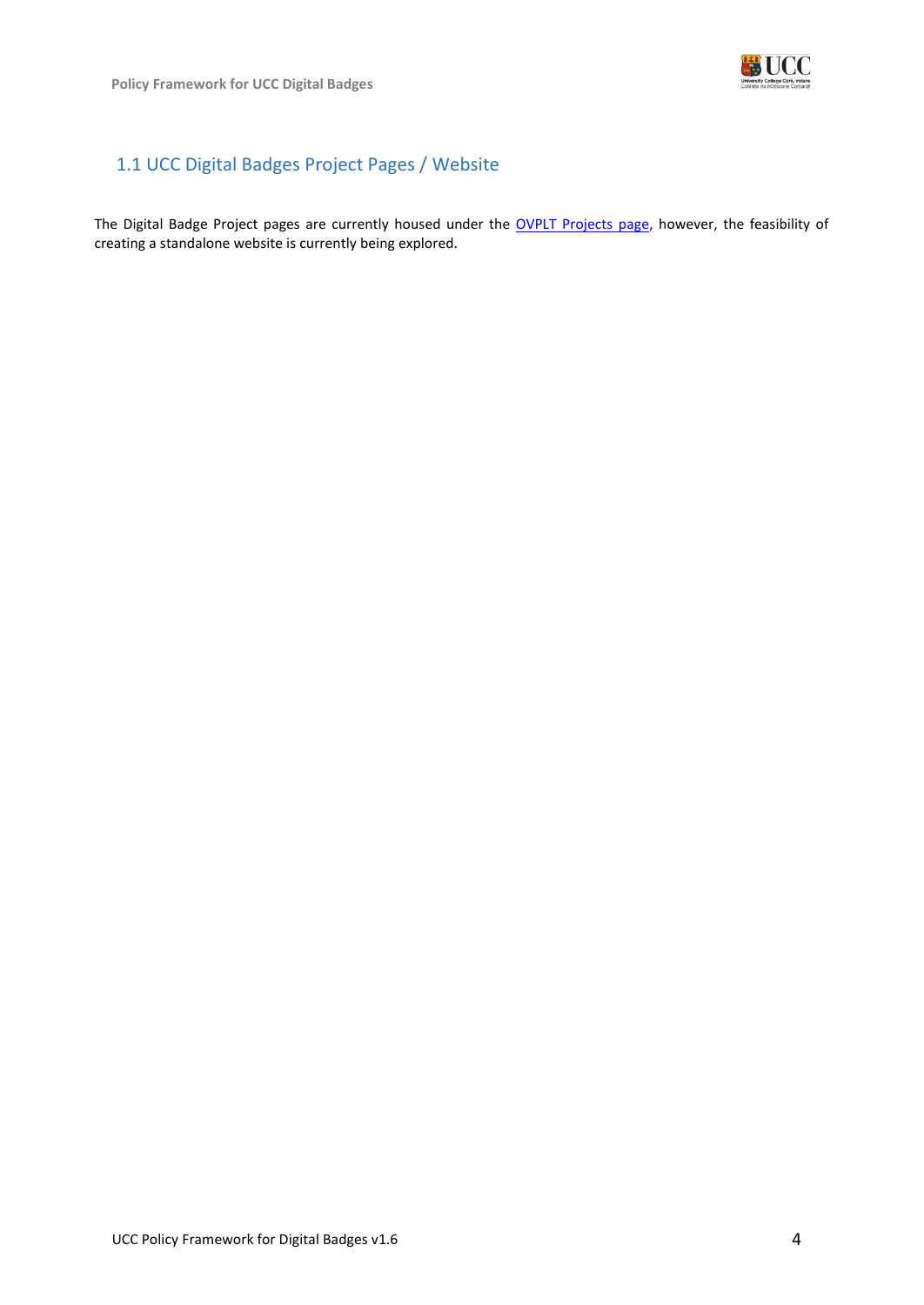

# <span id="page-4-0"></span>SECTION 2 – GOVERNANCE AND OPERATIONAL POLICY

## *OBJECTIVE 2 – To put in place a clear Governance and Operational Policy for immediate use in the development and issue of externally facing, non-credit bearing digital badges.*

This section describes the governance and operational policy for how the development and issuing of digital badges will be managed in UCC. All badges issued by UCC must adhere to this policy.

## <span id="page-4-1"></span>2.1 Roles and Responsibilities - Transparency and Accountability

### *2.1.1 Digital Badge Sub Committee (DBSC)*

The Digital Badge Sub Committee (DBSC) was formally established and is responsible to the ADSC for the oversight, development and implementation of policies and procedures related to the issuing of digital badges by UCC as well as the assurance of quality, standards and compliance with relevant data protection legislation The DBSC will operate in line with the Policy Framework for UCC Digital Badges and be governed by the appended *Terms of Reference*. The purpose of the DBSCis:

- to manage the overall governance and strategic development of UCC Digital Badges;
- to oversee the implementation of the Policy Framework for UCC Digital Badges;
- to approve the development and issuing of digital badges by UCC in line with the approval process, Standards and Badge Assessment Rubric; and
- to inform and make recommendations to the ADSC in relation to the effective management and governance of UCC Digital Badges.

#### 2.1.2 *Badge Issuer and Badge***Contact**

The Issuer (e.g. School, College, Department, Student Union) and nominated Contact (person nominated as contact by Issuer) developing and delivering a UCC Digital Badge. They are responsible for:

- Completing the *Digital Badge Development Plan* and submitting it as a proposal for a new badge to the DBSC.
- Ensuring UCC Digital Badges are delivered to standards in line with the Policy Framework and *Approvals Process* and in line with their approved Digital Badge Development Plan*.*
- The, delivery and administration of badge learning content, activity and evidence that learner criteria have beenmet.
- A nominated contact must be identified as Badge Issuer. The Badge Contact must authorise the submission of the Digital Badge Development Plan and Digital Badge Recipients Form to the DBSC for approval and are ultimately responsible and accountable for meeting the relevant quality and standards associated with their badge. The Badge Contact should be a staff member with an appropriate level of authority and responsibility.

#### *2.1.3 Digital Badge Administration*

The Digital Badge Administration will be a function of the Centre for Digital Education in the office of OVPLT. They are responsible for: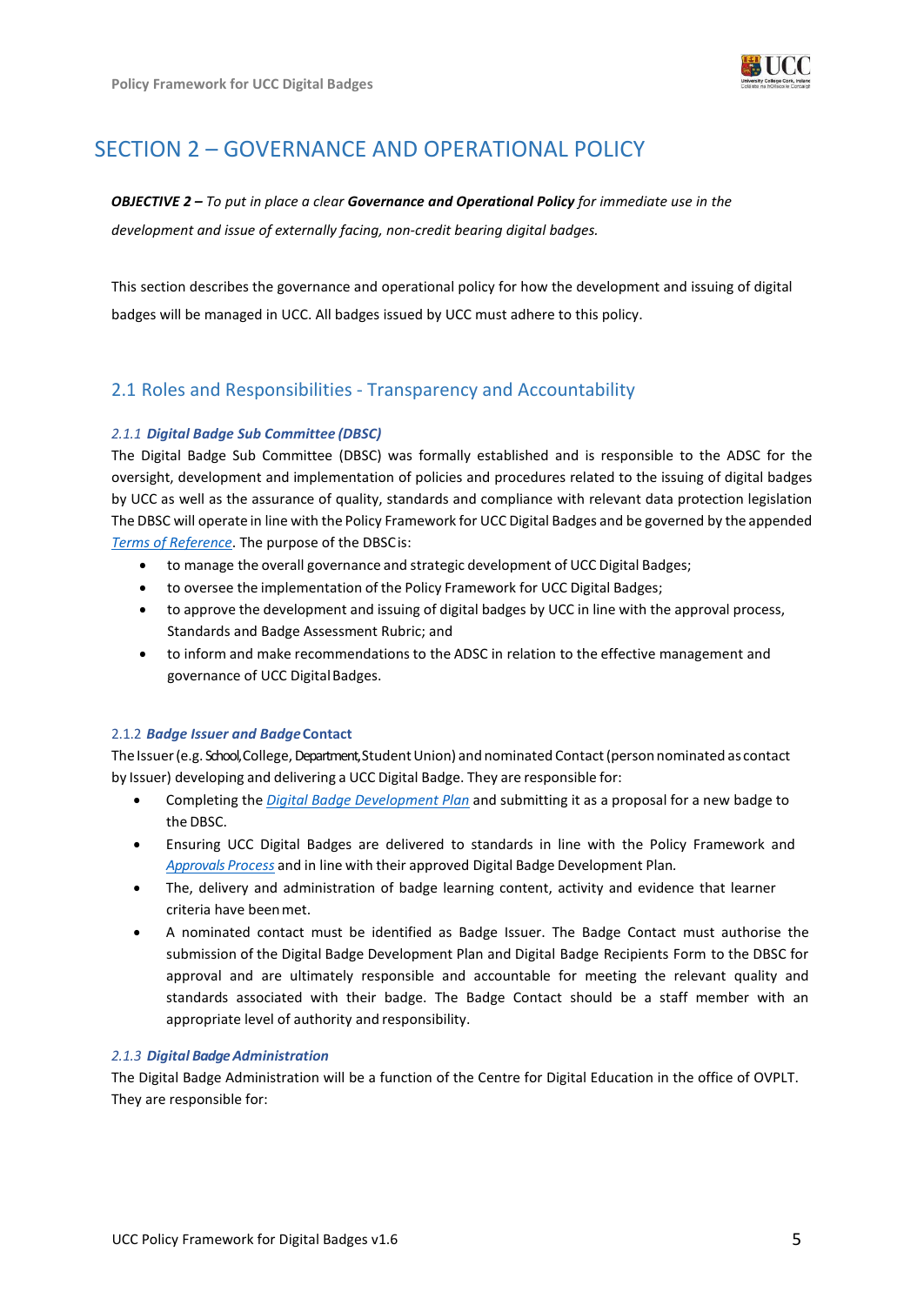

- The management and coordination of the Open Badge Factory platform used by UCC for the issuing and validation of digital badges.
- Updating the Digital Badge project page and issuing digital badges to earners confirmed to have met criteria by the badge issuer.
- Advice and guidance to Badge Issuers and DBSC to ensure quality and standards e.g. considering issues such as data protection, plagiarism, duplication.
- The procurement and terms of agreement of the UCC account with any third-party service providers used for the dedicated purposes of the digital administration of digital badges.

### <span id="page-5-0"></span>2.2 Governance

- 2.2.1 *The Digital Badge Sub Committee (DBSC) will be governed by a Terms of Reference (TOR) approved by the ADSC.* The membership and TOR will be reviewed annually.
- 2.2.2 *The DBSC will meet on a quarterly basis to approve the development and issue of new UCC Digital Badges***.** It is important that digital badges issued by the University are perceived as meaningful indicators of learning and therefore must be linked with evidence of learning, participation, engagement and/or achievement. The DBSC will use the *Digital Badge Assessment Rubric* to review all submissions as assurance that they meet Quality Standards. They may reject an application, request further information or make recommendations to ensure all digital badges issued by the University are robust, of a high calibre and in line with the University's strategy.
- 2.2.3 *All badgesissued will have a nominated badge Contact of appropriate level within the organisation to ensure appropriate accountability of standards in delivery.* All Individuals and groups from within the University, whether staff or student, are eligible to submit proposals for developing digital badges, but badges must be authorised and 'owned' by an appropriately senior staff member. University staff and students who wish to issue digital badges e.g. Heads of Colleges/Discipline, module coordinators, training providers, Students' Union, UCC Clubs and Societies etc. are responsible for knowing the applicable policy, standards and guidelines for the development and delivery of digital badges in UCC and understanding their role and responsibilities.
- 2.2.4 *As part of the strategic development work of the DBSC, the University will engage informative communications to raise awareness of digital badges both internally to staff and students, and externally to employers, recruitment agencies, professional bodies etc.*
- 2.2.5 The DBSC retains the right to revoke a digital badge if just cause is established. If for any reason the University finds it necessary to revoke a badge, this is also possible through the digital badge platform.
- *2.2.6 Issues, appeals and complaints will be directed to theADSC in the first instance.*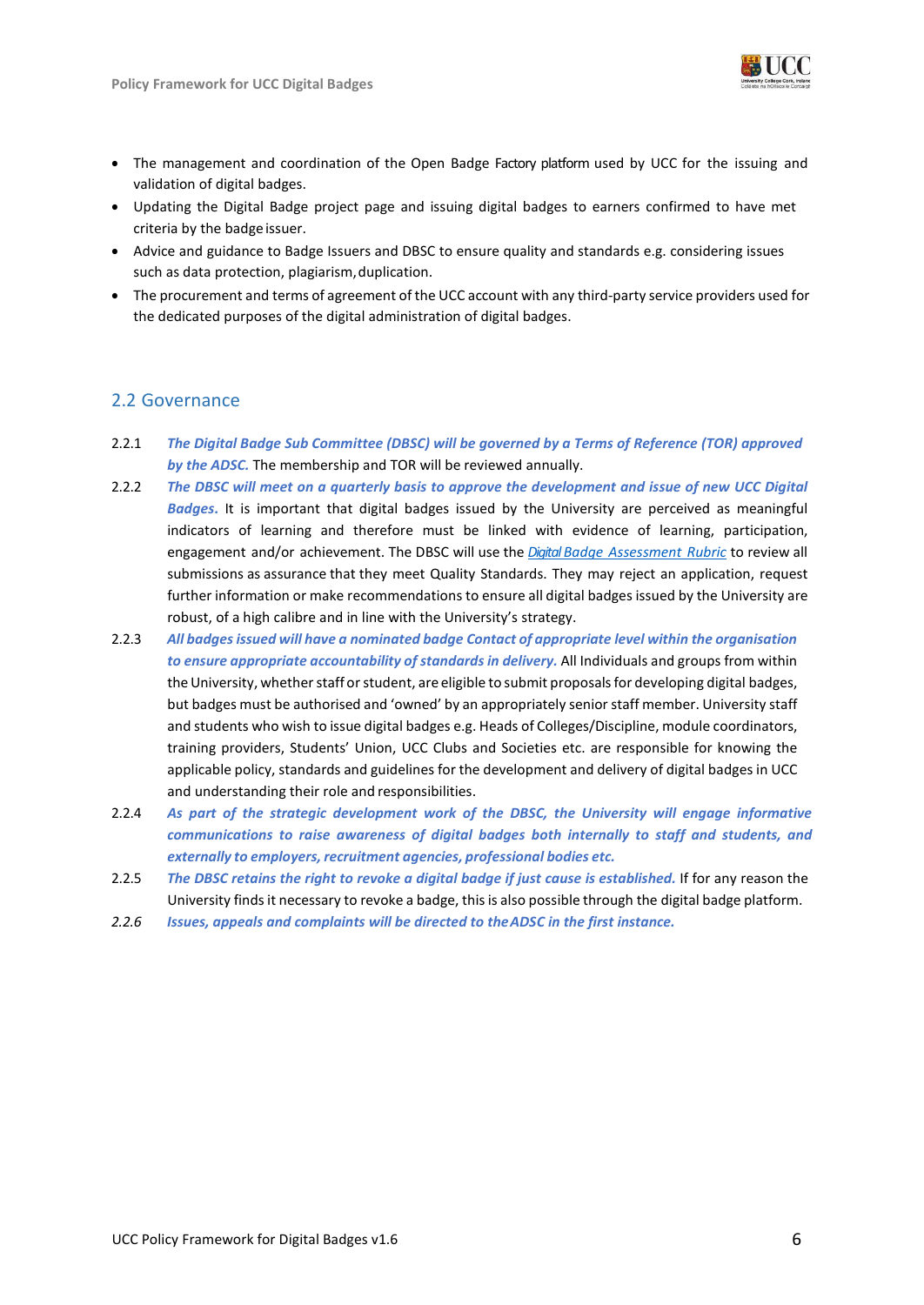

## <span id="page-6-0"></span>2.3 Digital Badge Development and Issue

- 2.3.1 *Externally facing Digital Badges will reflect skills, attributes or behaviours that are recognised by the University and are deemed significant* enough to be shared online via a person's CV, social media, website, ePortfolio etc.
- 2.3.2 *External collaboration and endorsement will be clearly stated and described.* UCC Digital Badges that are earned in collaboration with other institutes, professional bodies, companies or organisations can be issued. For example, a student is issued with a digital badge for carrying out work with a company. This company's logo (with permission), could also be used in the digital badge design to demonstrate their endorsement of the student. The level of engagement of any second company/organisation collaborating with or endorsing the badging process would need to be clearly reflected in the digital badge template, criteria and description.
- 2.3.3 All digital badges issued by UCC must align to the UCC's Strategic Plan 2017 2022 and the Connected *Curriculum and UCC's Graduate Attributes and the University's Core Values.*
- 2.3.4 *All digital badges issued by UCC will use the standard UCC Digital Badge design* approved by Marketing and Communications in accordance with the University's Visual Identity Guidelines.
- *2.3.5 To ensure quality and consistency of digital badges issued by UCC, every badge must be delivered through the Approvals Process.* Proposals for the development of a UCC Digital Badge will be progressed through the *Approval Process* using the *Digital Badge Development Plan* and *Digital Badge Recipients Form.*
- *2.3.6 All required components of the badge will be outlined in an approved Digital Badge Development Plan.*
- 2.3.7 *The proposed delivery and meta-data for the UCC Digital Badge will be approved as meeting Quality Standards for UCC Digital Badges by the DBSC* at the first in line with Approval Process, *Quality Assurance Standards* and *Digital Badge Assessment Rubric*.
- 2.3.8 *A validation that there is appropriate assessment and evidence of earners meeting the agreed criteria will be captured* using the Digital Badge Recipients Form
- 2.3.9 *UCC Digital Badges issued will have a clear expiration date.* Depending on the type of digital badge issued, some badges should expire after a certain amount of time, usually once they are no longer of significant value to the earner as they have gained other, more extensive experience elsewhere i.e. in the workplace, professional bodies, organisations etc. Another example of a badge lifespan is training that should be repeated after a certain period e.g. health and safety courses that need to be completed every two years. All digital badges will have a clear expiration date.

### <span id="page-6-1"></span>2.4 Information for Badge Earners

- *2.4.1 Badge Issuers will promote their digital badges and ensure potential earners are supported to make informed choices and are provided with enough information about their badge and its use.*
- 2.4.2 An earner's email address is required to validate their digital badge. This forms part of the metadata for the digital administration and validation of a digital badge for the earner. The emailaddress serves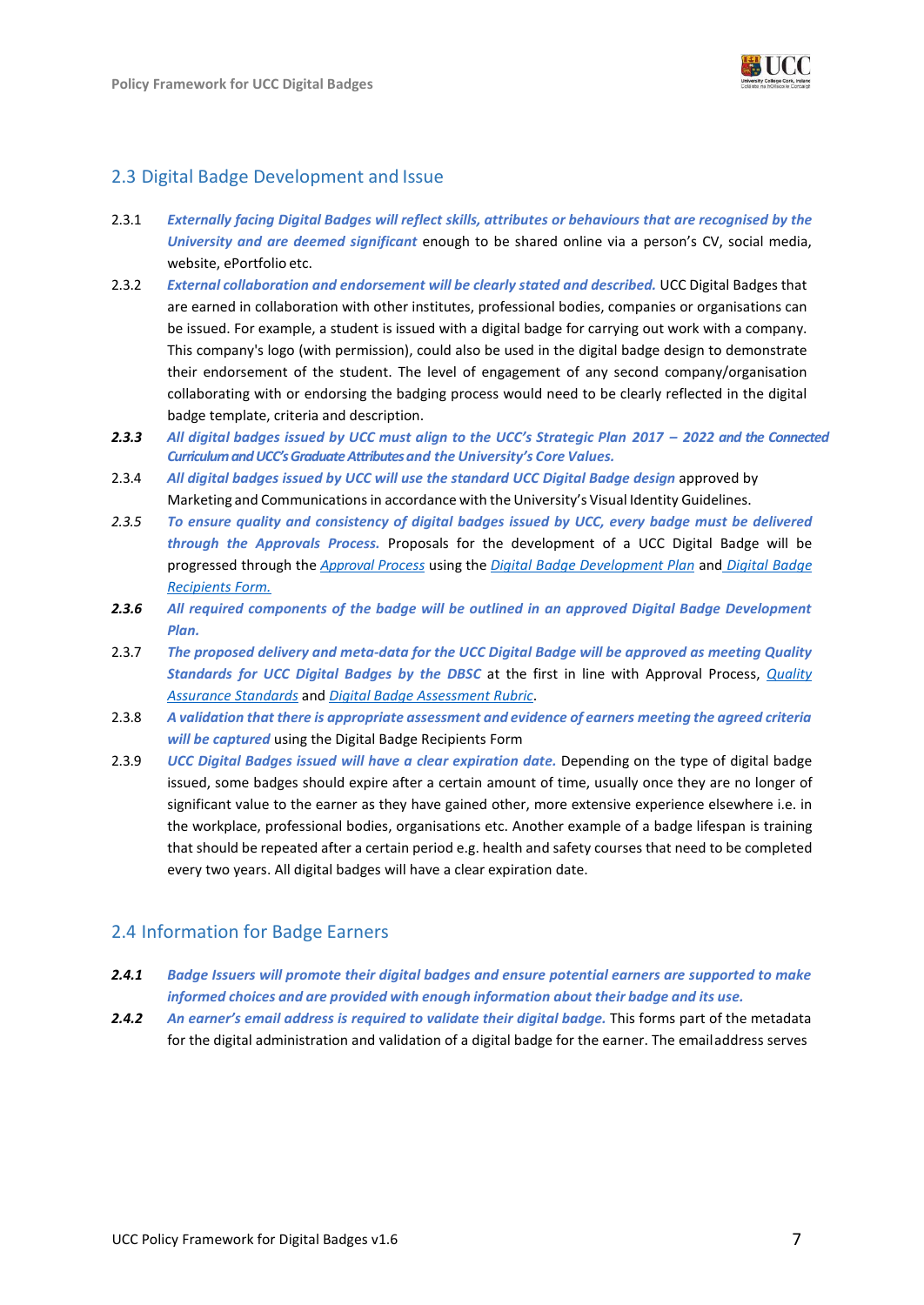

as the unique identifier to facilitate recipients to access and share their digital badges. Badge earners will be informed about how their personal data will be stored and used.

- *2.4.3 A staff member or student can collect digital badges from several sources* including but not limited to their academic unit, organisations within UCC, training bodies, the Students Union and/or clubs and societies. As students/staff collect badges they build their personal and professional development profile. Earners will be informed on how they can build their profile and share their badges.
- *2.4.4 Once a Digital Badge has been validated and provided to the badge earner, the metadata of that badge cannot be changed by a third person or even by the badge earner.* It is at the earners own discretion if they want to share their email address or that badge with third parties.
- *2.4.5 When these digital badges are shared online they are clickable, and link back to a webpage with the meta-data on the badge including the issuer, a general description, the specific criteria that the earner met* to be issued the badge and importantly the earner who wasissued the badge. This metadata makes the badge secure from plagiarism/duplication.
- *2.4.6 The DBSC retains the right to revoke a badge if it is displayed inappropriately as part of an online profile.* All Open Badges issued by the University have a "Verified by Open Badge Factory" mark. This ensures that if an individual was to plagiarize and wrongly display a badge as part of their online profile, this could be verified and action against the individual to remove this badge from their profile initiated.

## <span id="page-7-0"></span>2.5 Digital Badge Learner Content and Activity

- 2.5.1 *This Policy Framework does not aim to replicate or replace QQI or other policy and guidance* that is already available and generic to all teaching and learning or curriculum design (for example) – whatever the mode of delivery.
- 2.5.2 *Badge Issuers will demonstrate the rationale and value oftheir digital badge* and identify the intended learningoutcomes.
- 2.5.3 *Badge Issuers will look for the most effective and efficient means to support learners* in achieving intended badge criteria and ensure equitable and fair opportunity and accessibility.
- 2.5.4 *Badge Issuers will ensure the delivery system for each digital badge is fit for its purpose* and delivered using suitably designed materials, interactive learning and other relevant supporting resources.
- 2.5.5 *Badge Issuers will ensure badge learning content and activity is supported by fit-for-purpose resources, organisation and process* in areas such as the recruitment of potential earners, delivery of learning and learning evaluation, feedback and assessment.
- *2.5.6 A standard digital badge should reflect approx. 20 to 30 hours of effort by the earner, ideally 25 hours, and must include the production of at least one artefact by the earner.*

### <span id="page-7-1"></span>2.6 Digital Badge Administration

2.6.1 *All UCC Digital Badges will be digitally administrated* by the Centre for Digital Education, part of OVPLT.

2.6.2 *All badge administration conforms to UCC's obligations under General Data Protection Regulations (GDPR). [\(https://www.ucc.ie/en/gdpr/\)](https://www.ucc.ie/en/gdpr/)* 

*No sensitive third-party data will be shared in the issue of UCC Digital Badges.* To issue digital badges one must collect personal information, mainly email addresses, which can be shared with the digital badge platform UCC will be issuing the badges from (currently Open Badge Factory). This platform does not store any other personal information from the badge earner other than their email address. The platform does not disclose that information to third parties unless with express permission from the University or under a request by representatives of law enforcement. The University will only share the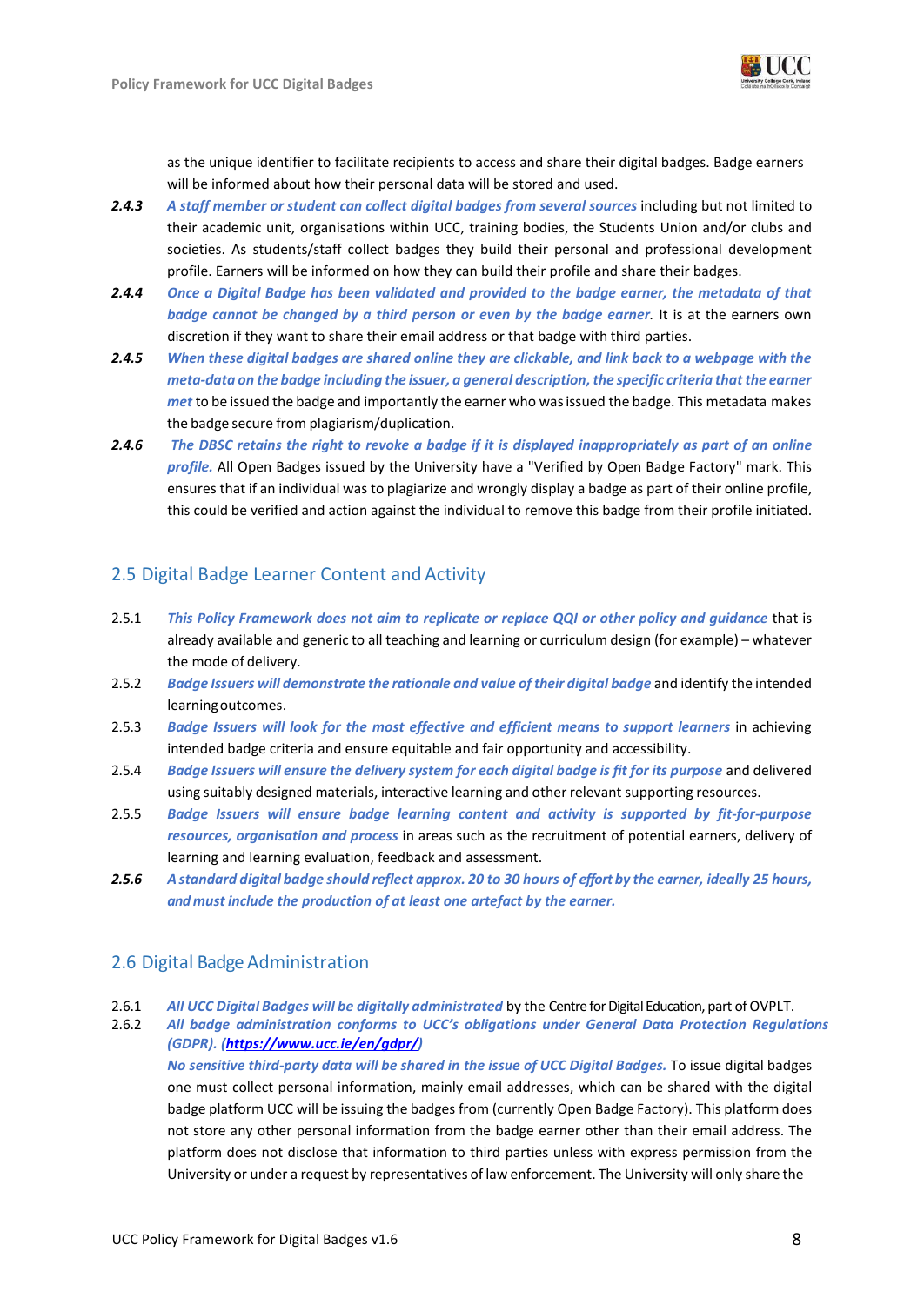

**Policy Framework for UCC Digital Badges**

email addresses of digital badge earners with the digital badge platform and maintain any records pertaining to digital badges in accordance with GDPR obligations.

- 2.6.3 *The Centre for Digital Education will ensure a planned approach to the procurement of services to support digital badges and contingency arrangements* in the event of platform, hardware or software failures.
- 2.6.4 *The Centre for Digital Education will ensure the availability and life expectancy of the technology is appropriate to the nature of the provision*, numbers of earners and strategic development of UCC Digital Badges. Institutionally approved transitional arrangements are in place to support any migration to new or different technology (hardware or software), taking account of the need to maintain compatibility with the technology that learners are using
- 2.6.5 *The Centre for Digital Education will maintain an internal central record of email addresses for all validated digital badges earners in perpetuity for the purposes of verifying earners at future dates.* Only email addresses will be hosted externally on the badge management system (currently Open Badge Factory).
- 2.6.6 *The Centre for Digital Education will report* on the number of digital badges issued and an annualreport to the DBSC to monitor and evaluate the effectiveness and take up of UCC Digital Badges.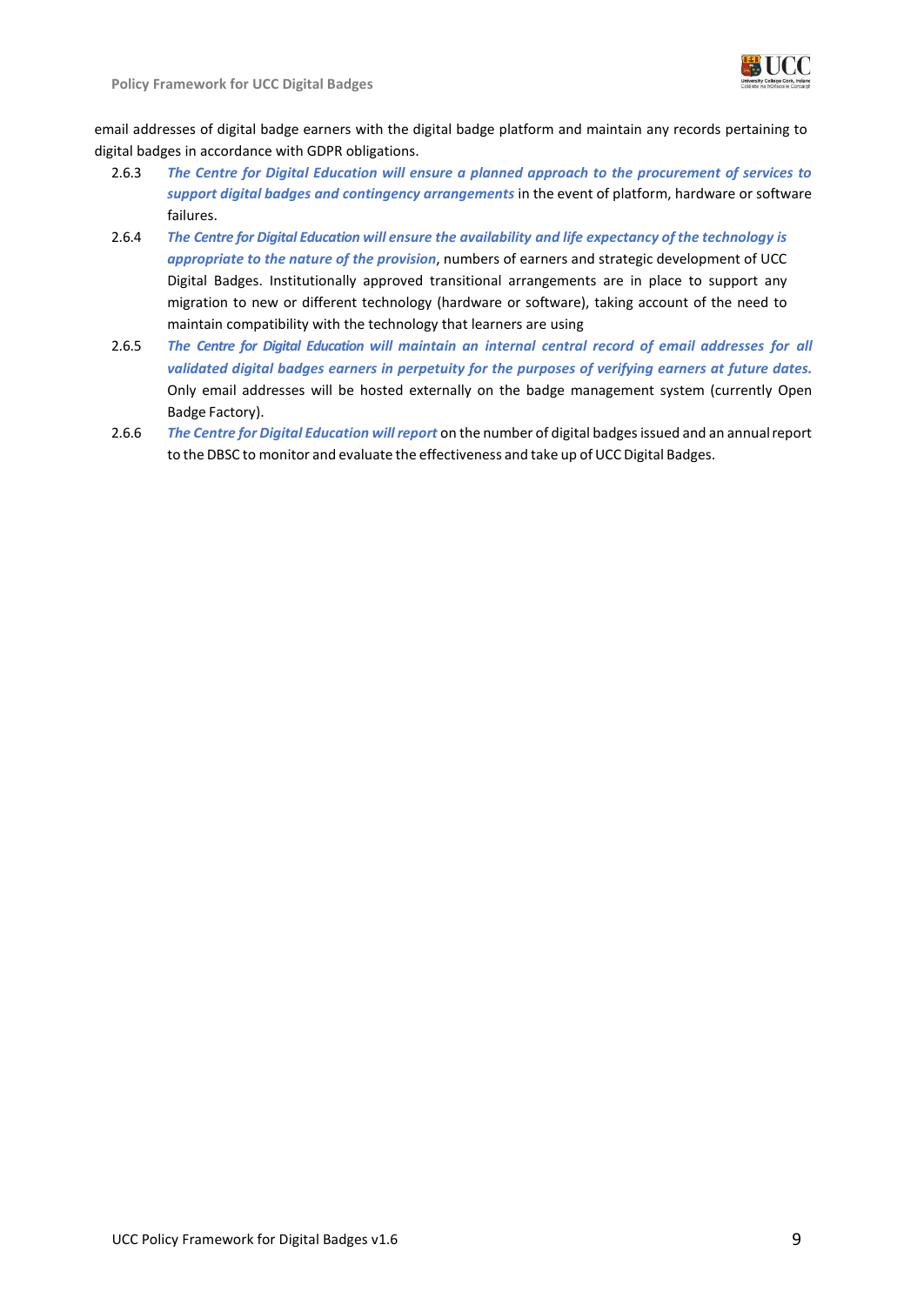

# <span id="page-9-0"></span>SECTION 3 – DIGITAL BADGE QUALITY AND STANDARDS

### *OBJECTIVE 3 – To ensure UCC Digital Badge Quality and Standards though implementing an Approvals*

*Process for immediate use to progress the development, approval and issue of any new digital badges by UCC.*

This section outlines:

- The *Quality Assurance Standards*that every digital badge must demonstrate acrossits critical component parts.
- The *Approval Process* that every UCC Digital Badge must go through from concept development to approval through to issue of badges to earners. This process is supported by the appended standard forms and templates i.e. *Digital Badge Development Plan; Digital Badge Recipients Form*  and *Digital Badge Assessment Rubric.*

# <span id="page-9-1"></span>3.1 Quality Assurance Standards

This Policy Framework determines that there are four areas of quality assurance across which every UCC Digital Badge must meet agreed criteria in their design and delivery.

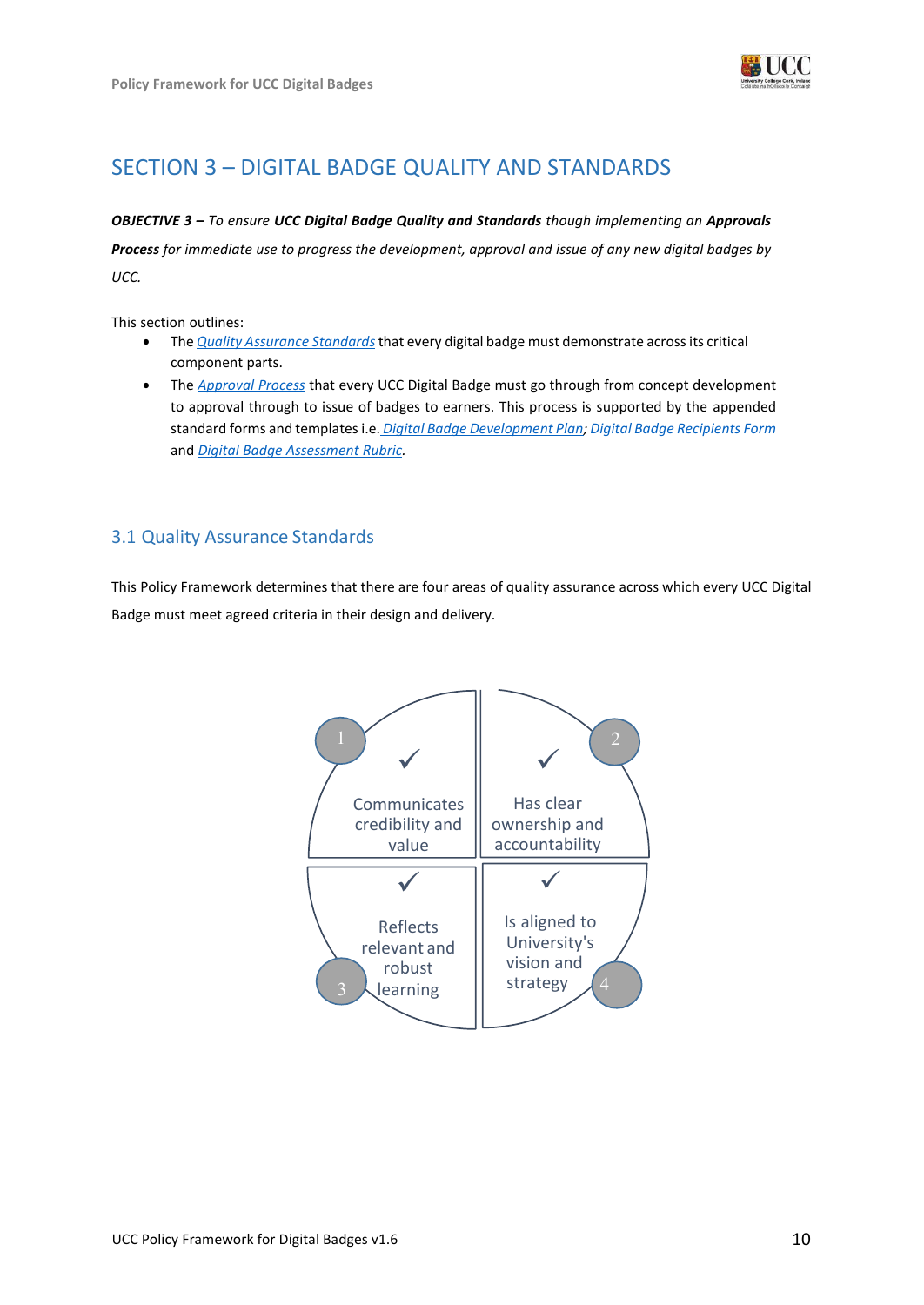

| 1.                   | <b>Clear Ownership and Accountability</b>                                            |  |
|----------------------|--------------------------------------------------------------------------------------|--|
|                      |                                                                                      |  |
| <b>Badge Name</b>    | The UCC Digital Badge title will be succinct and accurately reflect the              |  |
|                      | learning, achievement, skill or area that the UCC badge is recognising.              |  |
| <b>Badge Contact</b> | The Badge Contact will be a UCC staff member with senior decision making             |  |
|                      | authority such as Head of College or similar.                                        |  |
| <b>Badge Issuer</b>  | The Badge Issuer must be a recognised group, college, discipline, department, module |  |
|                      | coordinator, training provider, office, club, society or campus company of the       |  |
|                      | University.                                                                          |  |
| <b>Approval</b>      | Approval is required from the Head of School or equivalent.                          |  |
|                      |                                                                                      |  |
| <b>EVALUATION</b>    | Badge name and badge issuer are clear.<br>$\Box$                                     |  |
| <b>CRITERIA FOR</b>  | Appropriate level Badge Contact.<br>п                                                |  |
|                      | Approval has been given.<br>$\Box$                                                   |  |
| <b>ASSESMENT</b>     |                                                                                      |  |

| Aligned to University's Vision and Strategy<br>2.     |                                                                                                                                                                                                                                                                                                                                                                                       |
|-------------------------------------------------------|---------------------------------------------------------------------------------------------------------------------------------------------------------------------------------------------------------------------------------------------------------------------------------------------------------------------------------------------------------------------------------------|
| <b>Rationale</b>                                      | Badge Issuers will demonstrate a clear rationale for the use of a UCC Digital Badge to<br>recognise accomplishment. The rationale must demonstrate that the badge responds<br>to an identified need, enhances the user experience or provides a unique value add<br>opportunity.                                                                                                      |
| <b>Target Earners</b>                                 | Badge Issuers will clearly identify the target earners of the digital badge and have a<br>clear focus on the earner experience i.e. who is the badge for? Why will they want to<br>earn the badge? What opportunity does it unlock for the earner?                                                                                                                                    |
| <b>Strategic</b><br>Alignment +<br><b>Integration</b> | Digital badges need to be aware of the wider eco-system of digital badges and avoid<br>duplication. Where relevant potential badge issuers should collaborate with other<br>Badge Issuers to ensure integrated approaches for recognition of similar<br>accomplishments. UCC Digital Badges must demonstrate that they are aligned to the<br>University's Strategic Goals and Values. |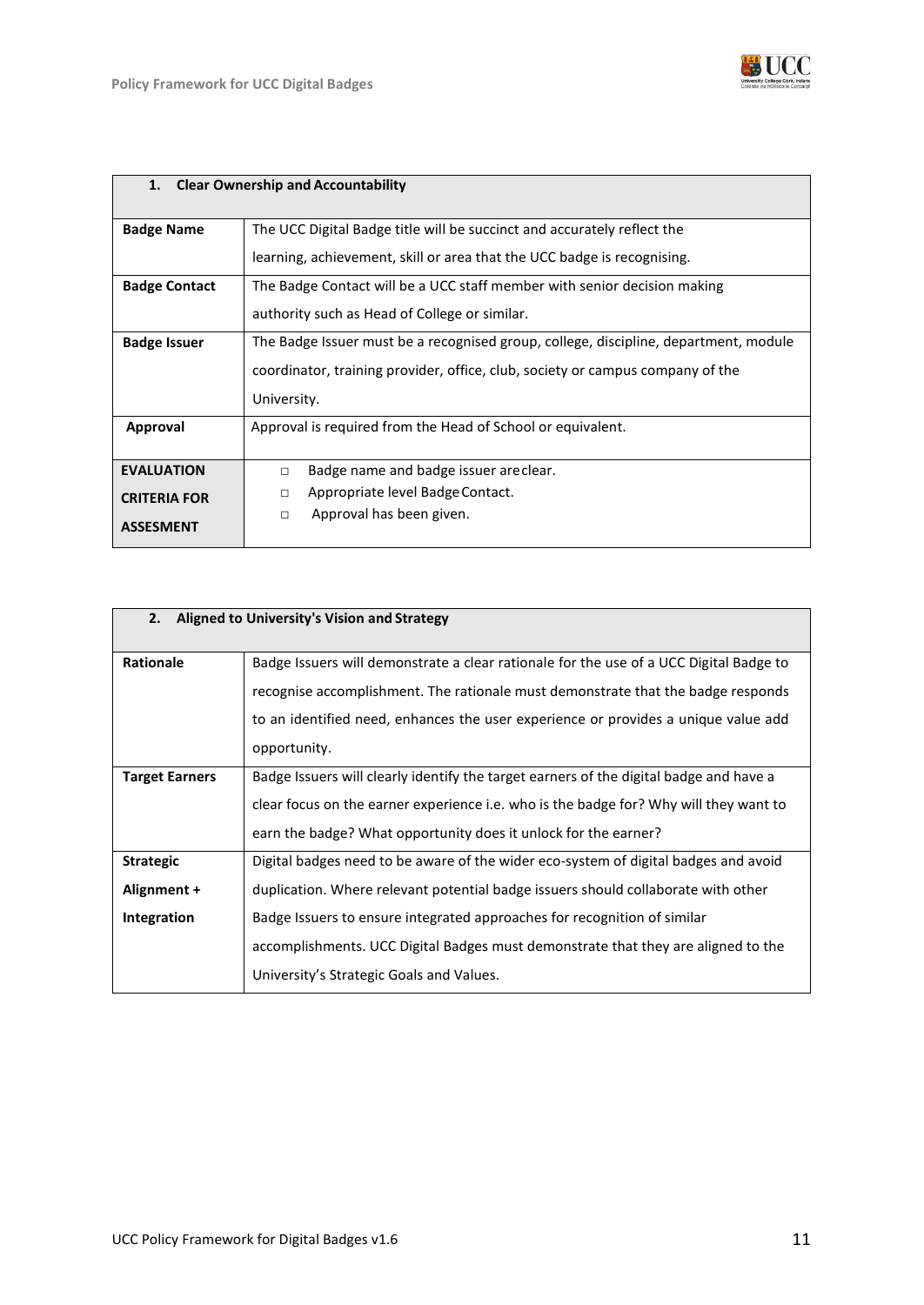

| <b>Description</b>  | A brief overview of the badge, mentioning its purpose and audience will be provided                                                                                           |  |
|---------------------|-------------------------------------------------------------------------------------------------------------------------------------------------------------------------------|--|
|                     | as part of the meta-data for the badges digital administration and published                                                                                                  |  |
|                     | information associated with the badge. This cannot be changed once the badge is                                                                                               |  |
|                     | created and is an important to external viewers wanting to verify a validated badge.                                                                                          |  |
|                     | The description will be of an appropriate quality and standard for this use as wider                                                                                          |  |
|                     | publication and verification of badge by external audiences.                                                                                                                  |  |
| Learning            | Each badge will recognise accomplishment by identifying four learning outcomes that                                                                                           |  |
| Outcomes            | the earner must meet. Learning outcomes are statements that specify what learners                                                                                             |  |
|                     | will know or be able to do because of participating in the badge content and activity.                                                                                        |  |
|                     | Bloom's taxonomy provides useful guidance on appropriate verbs for writing learning                                                                                           |  |
|                     | outcomes.                                                                                                                                                                     |  |
|                     | Statements. Verbs that are vague and not observable or measurable should be                                                                                                   |  |
|                     | avoided.                                                                                                                                                                      |  |
| <b>Duration</b>     | Badges relate to a time-set, event or piece of work that is likely to change. Therefore,<br>the maximum duration of a badge can be 5 years.                                   |  |
|                     |                                                                                                                                                                               |  |
| Learner             | Badges can be linked with various levels of accomplishments or aligned competencies.<br>Badges should demonstrate that consideration has been given to potential future badge |  |
| Pathways            | pathways that support learning trajectories.                                                                                                                                  |  |
|                     |                                                                                                                                                                               |  |
| <b>EVALUATION</b>   | Rationale - Badge responds to an identified need, enhances the<br>$\Box$<br>user experience or provides a unique value addopportunity.                                        |  |
| <b>CRITERIA FOR</b> | Target earners clearly identified and strong focus on the earner experience<br>$\Box$                                                                                         |  |
| <b>ASSESMENT</b>    | and value to badge earner.                                                                                                                                                    |  |
|                     | Description is appropriate for on-line publication and suitable for<br>$\Box$                                                                                                 |  |
|                     | external audiences wishing to verify information about the badge.                                                                                                             |  |
|                     | Badge has considered the wider eco-system of badges, demonstrating<br>$\Box$<br>integration, avoidance of duplication and potential learning pathways.                        |  |
|                     | $\Box$<br>Badge duration is appropriate.                                                                                                                                      |  |
|                     | Four badge criteria are identified that are measurable statements that<br>$\Box$                                                                                              |  |
|                     | specify what learners will know or be able to do because of participating                                                                                                     |  |
|                     | in the badge content and activity.<br>Badge has been 'mapped' to appropriate values and knowledge and<br>$\Box$                                                               |  |
|                     | skills zone.                                                                                                                                                                  |  |
|                     | Four badge tags identified.<br>$\Box$                                                                                                                                         |  |
|                     |                                                                                                                                                                               |  |

| <b>Reflects Relevant and Robust Learning</b><br>3. |                                                                                                                                                             |  |
|----------------------------------------------------|-------------------------------------------------------------------------------------------------------------------------------------------------------------|--|
| <b>Content and</b>                                 | A single digital badge should reflect approx. 20 to 30 hours effort by the earner.                                                                          |  |
| <b>Activity</b>                                    | A clear methodology for the delivery of badge content and activity should be outlined,<br>whether face to face, on-line or participation in other activity. |  |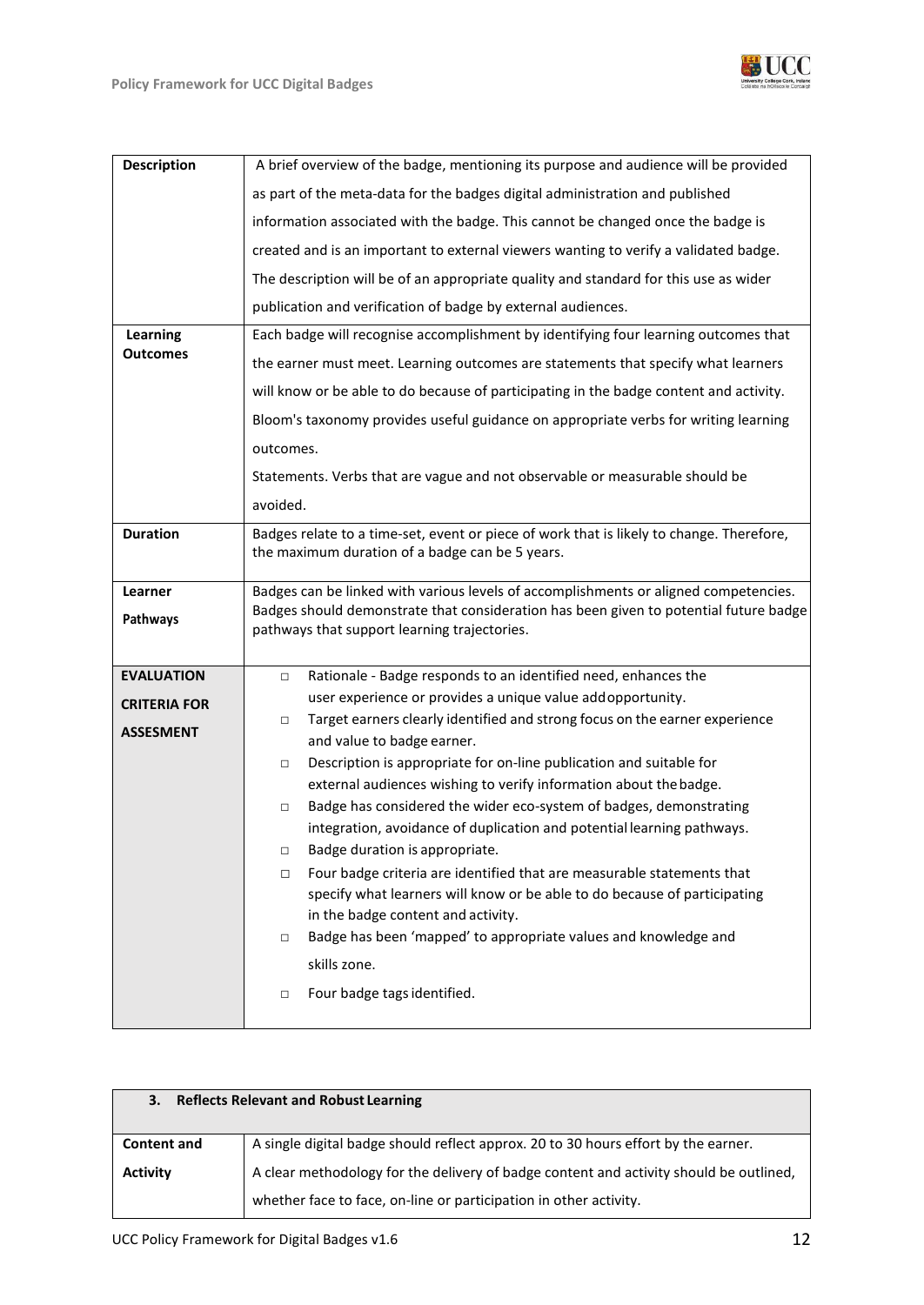

|                     | Content and activity should be supported by appropriate tools, resources and                                           |  |
|---------------------|------------------------------------------------------------------------------------------------------------------------|--|
|                     | information.                                                                                                           |  |
| <b>Assessment</b>   | Badge Issuers should clearly demonstrate how they will assess or evaluate that the<br>learning outcomes have been met. |  |
| Evidence            | Badge Issuers should identify what evidence will be used to demonstrate that the                                       |  |
|                     | learning outcomes have been met. This must include at least one artefact produced by                                   |  |
|                     | the earner, e.g. blog, short reflection, presentation, poster.                                                         |  |
| Access,             | Badge issuers should demonstrate how they will ensure equal opportunity for access                                     |  |
| availability and    | and availability of the badge to target earners. They should also demonstrate                                          |  |
| resources           | commitment to the capacity and resources to manage and deliver the content and                                         |  |
|                     | activity outlined.                                                                                                     |  |
| <b>EVALUATION</b>   | Robust content and activity demonstrated. (c20 to 30 hours learner effort).<br>$\Box$                                  |  |
| <b>CRITERIA FOR</b> | Clear plan for assessment and evidence that learning outcomes have been<br>$\Box$                                      |  |
| <b>ASSESMENT</b>    | met including at least one artefact to be produced by badge earner.                                                    |  |
|                     | Badge is available and accessible.<br>$\Box$<br>$\Box$                                                                 |  |
|                     | Demonstrates commitment to resources required for delivery.                                                            |  |

| 4.                  | Communicates credibility and value of accomplishment                                   |
|---------------------|----------------------------------------------------------------------------------------|
|                     |                                                                                        |
| <b>Badge Design</b> | All badges will use the standard UCC Badge Design template. Badge Issuers should       |
|                     | identify an appropriate logo/icon and title text to be used in the badge design.       |
| <b>Tags</b>         | All badges will identify a least four key tags that will assist on-line navigating,    |
|                     | searching and finding of digital badges. (e.g. #Technology), the knowledge or skill    |
|                     | (e.g. #Innovation), the target earner (e.g. #student) and the Badge Issuer (e.g.       |
|                     | #Student Union).                                                                       |
|                     |                                                                                        |
| Promotion           | There should be a clear plan in place for the promotion and advertising of the digital |
|                     | badge to target earners.                                                               |
| <b>GDPR</b>         | Badge issuers should demonstrate How the administration of this badge will meet UCC    |
|                     | GDPR compliance obligations.                                                           |
|                     |                                                                                        |
| <b>EVALUATION</b>   | Information for badge design and tags provided.<br>$\Box$                              |
|                     | Demonstrates how the badge will be promoted / take upencouraged.<br>$\Box$             |
| <b>CRITERIA FOR</b> | Demonstrates effective communication, information provision and<br>$\Box$              |
| <b>ASSESMENT</b>    | engagement with badge earners.                                                         |
|                     |                                                                                        |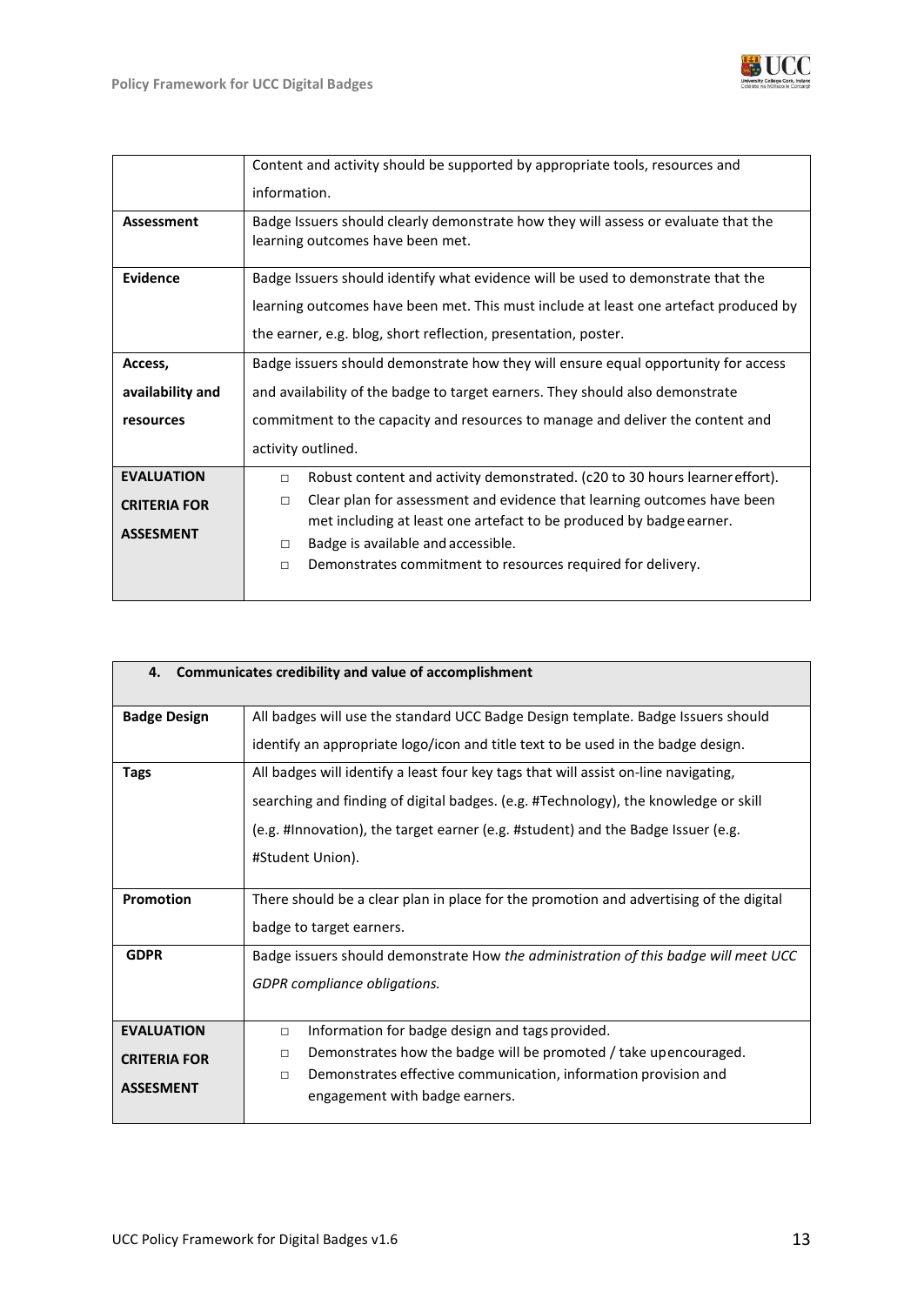

## **3.2 Approvals Process**

There are two approvals for the development and delivery of UCC Digital Badges.

### **1 – Badge Development**

The first ensures that the design and planned delivery for the digital badge meets the required standard. Proposals for a new digital badge will be submitted as a proposal for review to the DBSC using the standard form *Badge Development Plan*. This form ensures that potential Badge Issuers consider and respond to all standards at the early planning stage. A *Badge Assessment Rubric* will be used by the DBSC based on the *Quality Assurance Standards* and associated criteria for assessment to approve progression to the development and delivery of the badge content and activity.

### **2 – Validate Earners**

The second assures that the badge has been delivered in line with the approved plan and that badge earners have met the required criteria. At this stage, the Badge Issuer and Contact sign off on delivery and request approval for the digital administration to issue badges to validated earners using the *Digital Badge Recipients Form.*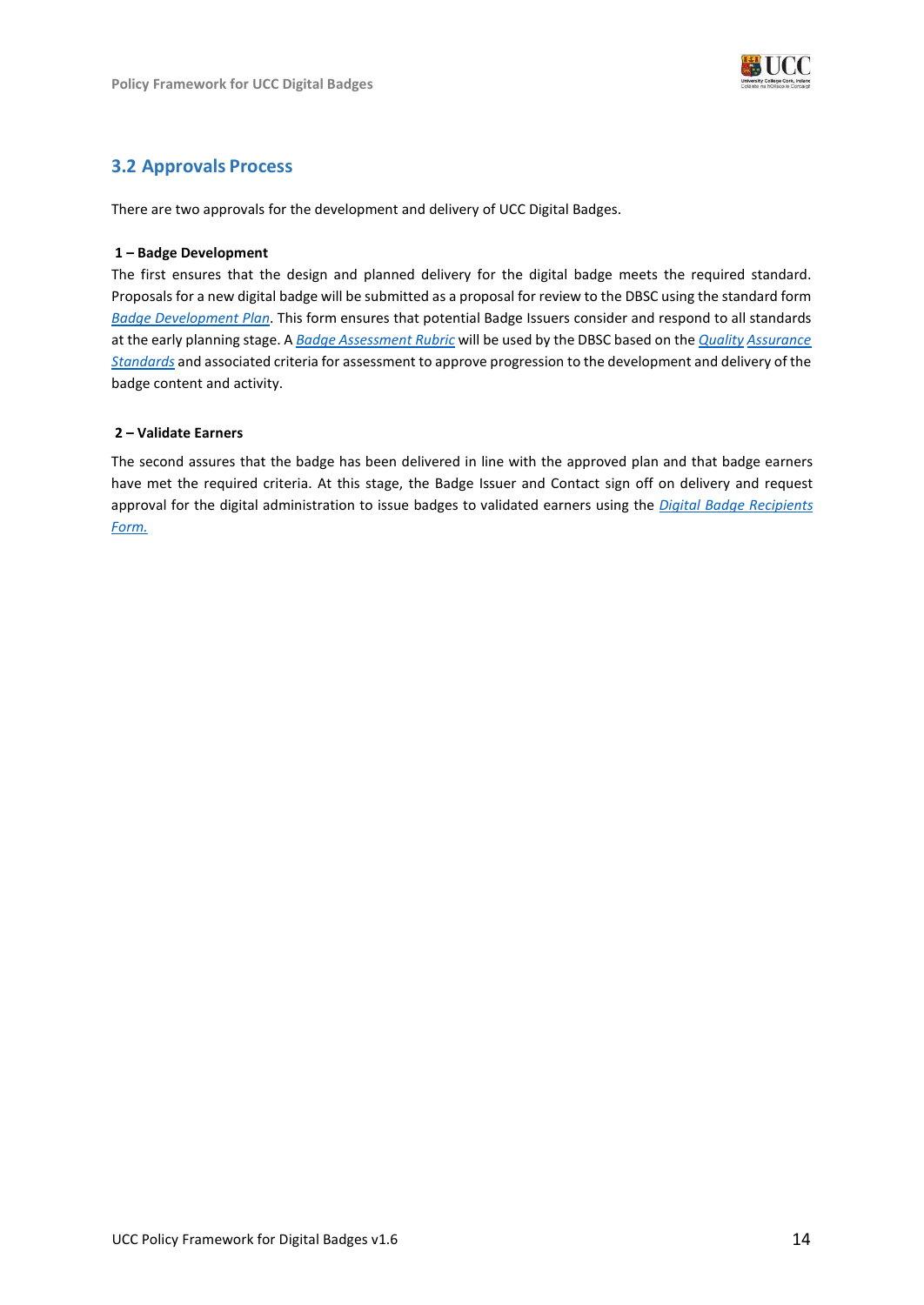

## <span id="page-14-0"></span>GLOSSARY:

#### **Definitions of Key Terms Used for the Purpose of this Policy Framework**

*UCC Digital Badge* - Within UCC, a digital badge is a validated micro-credential awarded to earners in an online format. It is a means for the university to recognise non-accredited learning that support the values and attributes the university seeks to foster. A digital badge is awarded by the university once an earner demonstrates competence in pre-agreed learning outcomes.

*UCC Digital Badge Eco-System -* The 'family' of digital badges developed, designed and issued by UCC.

*Badge Design -* The picture or visual representation used on-line to reflect the skill or area being recognised.

*Badge Development -* The work involved in the planning and development of a digital badge (design, content, activity and digital administration) undertaken by the Badge Issuer/Contact with the support and guidance of the Digital Badge Administration team.

*Badge Earner* – the person receiving a digital badge.

*Badge Issue -* Thetotal activity involved in the delivery of a digital badge for a skill or area, including all component parts from design, content, activity, evidence of criteria met and validation. Multiple badges may be issued from separate groups within UCC concurrently.

*Badge Issuer -* The academic unit or functional area which is awarding an approved digital badge.

*Validated Digital Badge* - The unique allocation of an individual digital badge, issued to learners who have successfully met the digital badge criteria. Recipients of validated digital badges have been confirmed to have met required criteria and have been provided with access to their (uniquely allocated) digitalbadge for use across social networking websites, ePortfolios, job sites and on their CVs.

*Learning Outcomes -* Statements that are used to express what the students are expected to achieve and how they are expected to demonstrate that achievement. Learning outcomes are essential for badge validation and verification.

*Meta Data* - The primary data fields required for the digital administration. Thismeta data islinked to the badge and cannot be changed. This is critical to badge security and verification of issuer, earner and the criteria they achieved to be issued the badge.

*Badge Description / Badge Content and Activity -* The description of the learning content activity that will be delivered to enable the badge earners to meet the proposed badge criteria.

*Evidence –* The artefact and/or activity that will serve as record that the earner has met the badge criteria. The evidence will enable appropriate assessment of learning, engagement and participation in the digital badge content and activity.

*Quality Assurance Standards –* The critical component parts of the UCC Digital Badge design, development and delivery used to manage quality and standards in UCC Digital Badges.

*Digital Badge Administration -* The management and coordination of the Open Badge Factory platform used by UCC for the issuing and validation of digital badges

*Badge Issuer or Badge Contact -* A named person within the academic unit or functional area which is awarding an approved digital badge.

*Digital Badge Sub Committee* - The group established with responsibility for the overall governance and strategic development of digital badges issued by UCC. It is a subcommittee of UCC's Academic Development and Standards Committee. The Digital Badge Sub Committee also serves to approve proposals for new UCC Digital Badges to be issued in line with Quality Assurance Standards.

*Digital Badge Pathway –* A learning pathway or route, taken by a learner through a range of digital badges, which allows them to build knowledge progressively

UCC Policy Framework for Digital Badges v1.6 15 15 15 15 15 15 15 16 16 17 18 17 18 17 18 17 18 17 18 17 18 17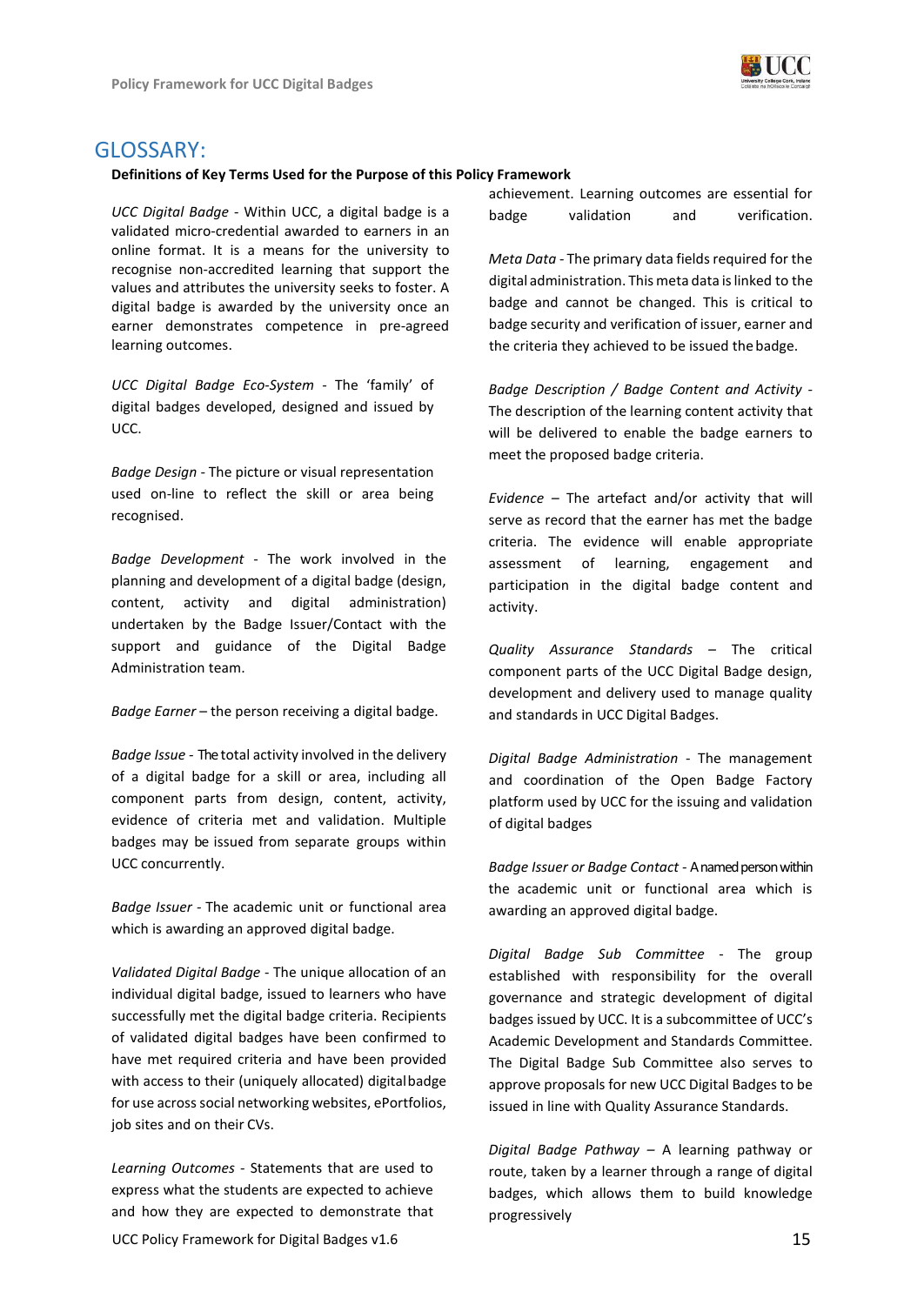

# <span id="page-15-0"></span>POLICY DOCUMENT INDEX:

| 1. UCC Digital Badge Sub Committee Terms of Reference                                                                                                                                                                                                                                                                    | Attached - Appendix I   |
|--------------------------------------------------------------------------------------------------------------------------------------------------------------------------------------------------------------------------------------------------------------------------------------------------------------------------|-------------------------|
| 2. UCC Digital Badge Development Plan<br>Description: Standard template for those interested in developing<br>or issuing a badge to complete and submit a proposal to the DBSC.<br>Contains all the pertinent information needed for the digital<br>administration and to assure policy and standards.                   | Attached - Appendix II  |
| 3. UCC Digital Badge Recipients Form<br>Description: Standard template for Badge Issuers to submit<br>request for approval to DBSC for the issue of badges to a cohort<br>of earners following delivery of badge learning content and<br>activity.                                                                       | Attached - Appendix III |
| <b>UCC Digital Badge Assessment Rubric</b><br>4.<br>Description: Digital Badge Assessment Rubric pertaining to<br>both Approvals i.e.<br>1. Approving Digital Badge Development Plan for new digital<br>badges to be created<br>2. Approving Digital Badge Recipients Form for digital badges<br>to be issued to earners | Attached - Appendix IV  |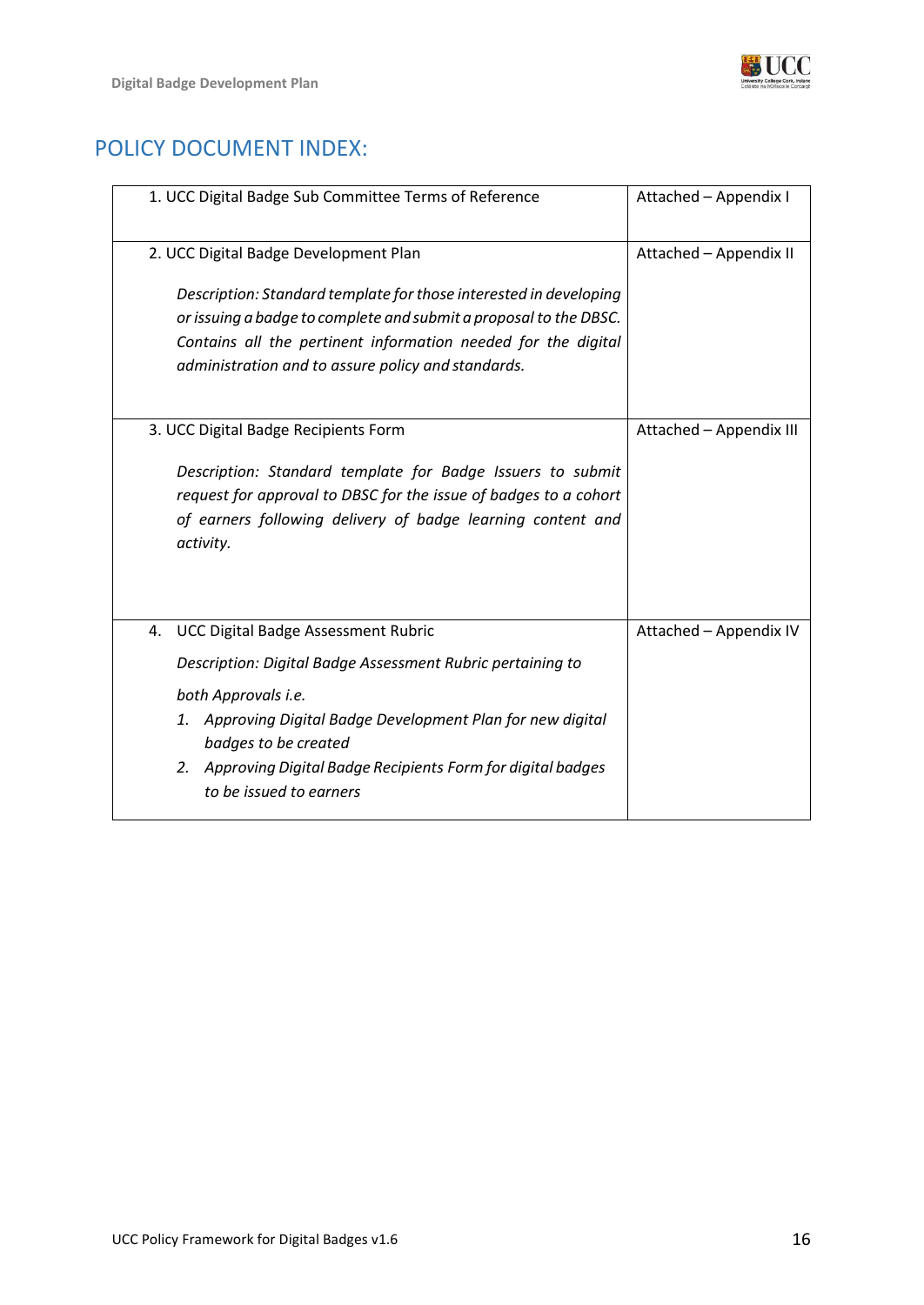

# <span id="page-16-0"></span>APPENDIX I – DBSC TERMS OF REFERENCE

# Digital Badges Sub Committee – Terms of Reference

### **1. Statement of purpose**

The Digital Badge Sub Committee (DBSC) shall report to the Academic Development and Standards Committee (ADSC) and be responsible for the oversight, strategic development and implementation of policies and procedures related to the issuing of digital badges by UCC. In addition, the sub-committee will be responsible for the assurance of quality, standards and compliance with relevant data protection legislation. The DBSC purpose is:

- to manage the overall governance and strategic development of UCC Digital Badges;
- to oversee the implementation of the Policy Framework for UCC Digital Badges;
- to approve the development and issuing of digital badges by UCC in line with Approval Process, Standards and Badge Assessment Rubric; and
- to inform and make recommendations to the ADSC or other University authorities in relation to

the effective management and governance of UCC Digital Badges.

### **2. Membership and meetings**

Membership: The membership of the committee shall comprise of not more than eight members with the relevant skill sets including representatives from OVPLT, Career Services, Students Union and the Registrar's office.

Frequency of meetings: The Sub Committee shall meet four times a year and report annually to the ADSC. The quorum necessary for the transaction of business shall be 3, which shall include a representative of OVPLT. A duly convened meeting of the Sub Committee at which a quorum is present shall be competent to exercise all or any of the authorities, powers and discretions vested in or exercisable by the Committee.

### **3. Terms of reference**

The Sub Committee shall:

- Review and progress strategic actions to enable the future opportunity for digital badges in UCC aligned to the University's strategic vision, values and objectives;
- Review and have general oversight of the effectiveness of policy and procedure;
- Oversee the implementation of the Policy Framework for Digital Badges and management of issues including quality, organisational capacity, and information management.
- Review compliance with relevant externally generated policy, legislation, EU Directives associated with digital badges in HEI, TEL and IM.
- Provide general oversight of policies and processes associated with digital badges regarding security and data protection issues to ensure the University's compliance with relevant legislation, relevant regulations, standards and codes of practice;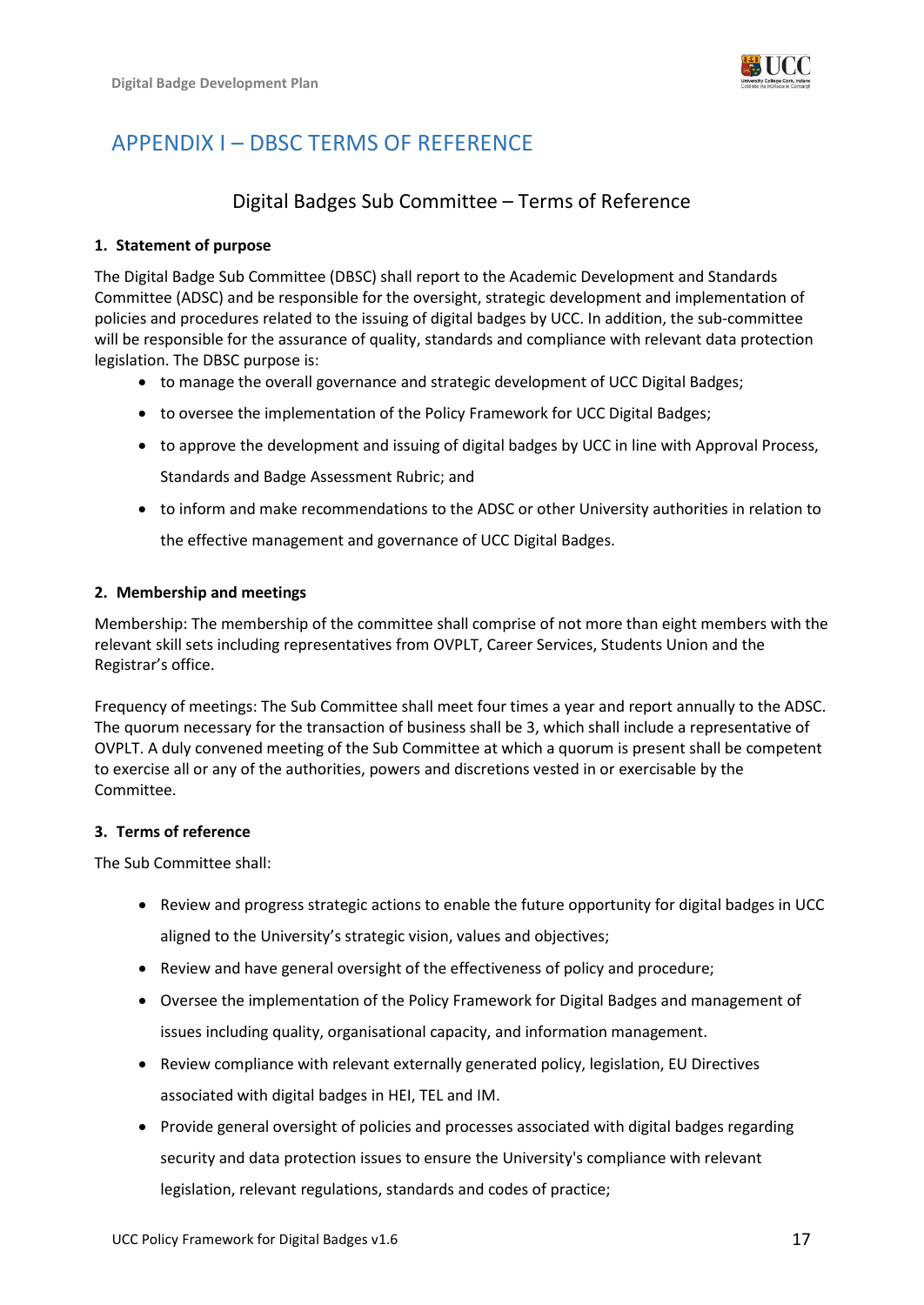

- Ensure UCC digital badges are fully inclusive and appropriately accessible to each badge's defined target audience;
- Ensure appeals, disputes or complaints in relation to approval of digital badges are appropriately addressed through existing University policy and procedures.
- Review and progress provisions for associated and relevant communications or training for staff across the institution considered necessary for successful implementation of UCC Digital Badge initiatives;
- Review dashboard information on the delivery of digital badges in UCC and monitor the use and up take of digital badges in UCC during quarterly meetings;
- Receive and consider proposals from individuals or groups within UCC interested in developing and issuing a UCC Digital Badge;
- Formally approve proposals and validated earners for the issuing of UCC Digital Badges in line with the Approvals Process and based on the Badge Assessment Rubric of a minimum of 2 reviewers;
- Submit an annual report to ADSC on the work of the Sub Committee;
- Exercise such powers and additional functions as ADSC may approve from time to time.

## **4. Delegated Authority**

Under delegated authority from ADSC to establish such strategic projects, operational teams or working groups as the Sub Committee deems necessary to comply with these Terms of Reference; to ensure appropriate policy, processes and practices are in place, to assure compliance with relevant legislation and directives and to approve reporting to the University as appropriate.

### **5. Reporting arrangements**

The Sub Committee shall report at least annually and additionally as necessary to the ADSC.

### **6. Period of office**

The period of office of the Sub Committee on Staff shall be contemporaneous and coterminous with the period of office of the ADSC.

### **7. Administrative support**

Administrative support to the Committee shall be provided by the OVPLT.

### 8. **Information and contact**

Chair: Dr Rob McAllen Administrative Support: Centre for Digital Education, OVPLT Version [03] Approved by: ADSC 13-10-17

## **9. Current members**

### Ex-officio

Vice-President for Learning and Teaching: Prof. Paul McSweeney

UCC Policy Framework for Digital Badges v1.6 18 18 18 Head of Student Records and Examinations Office: Dr Siobhán Cusack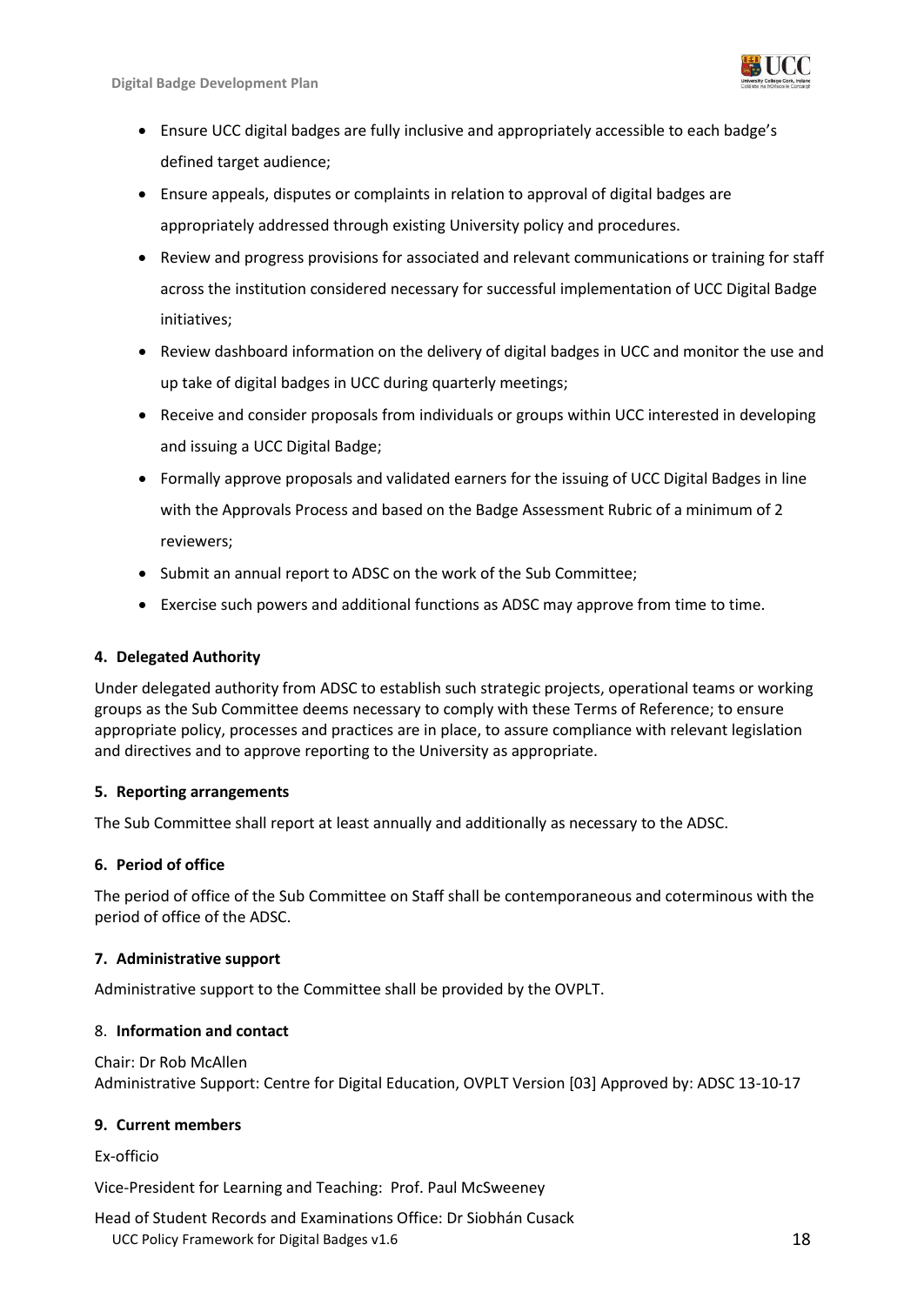

**Digital Badge Development Plan**

Head of Digital Education: Mr Tom O'Mara Students' Union Education Officer: Ms Eimear Curtin

### **Nominees with relevant expertise:**

Academic Developments and Standards Committee: TBC Adult Continuing Education: Eileen McBride UCC Careers Service: Ms Mary McNulty Committee Secretary: Moya Revins

> **Approved by Academic Council 19-01-18 Digital Badges membership updated 17-05-19**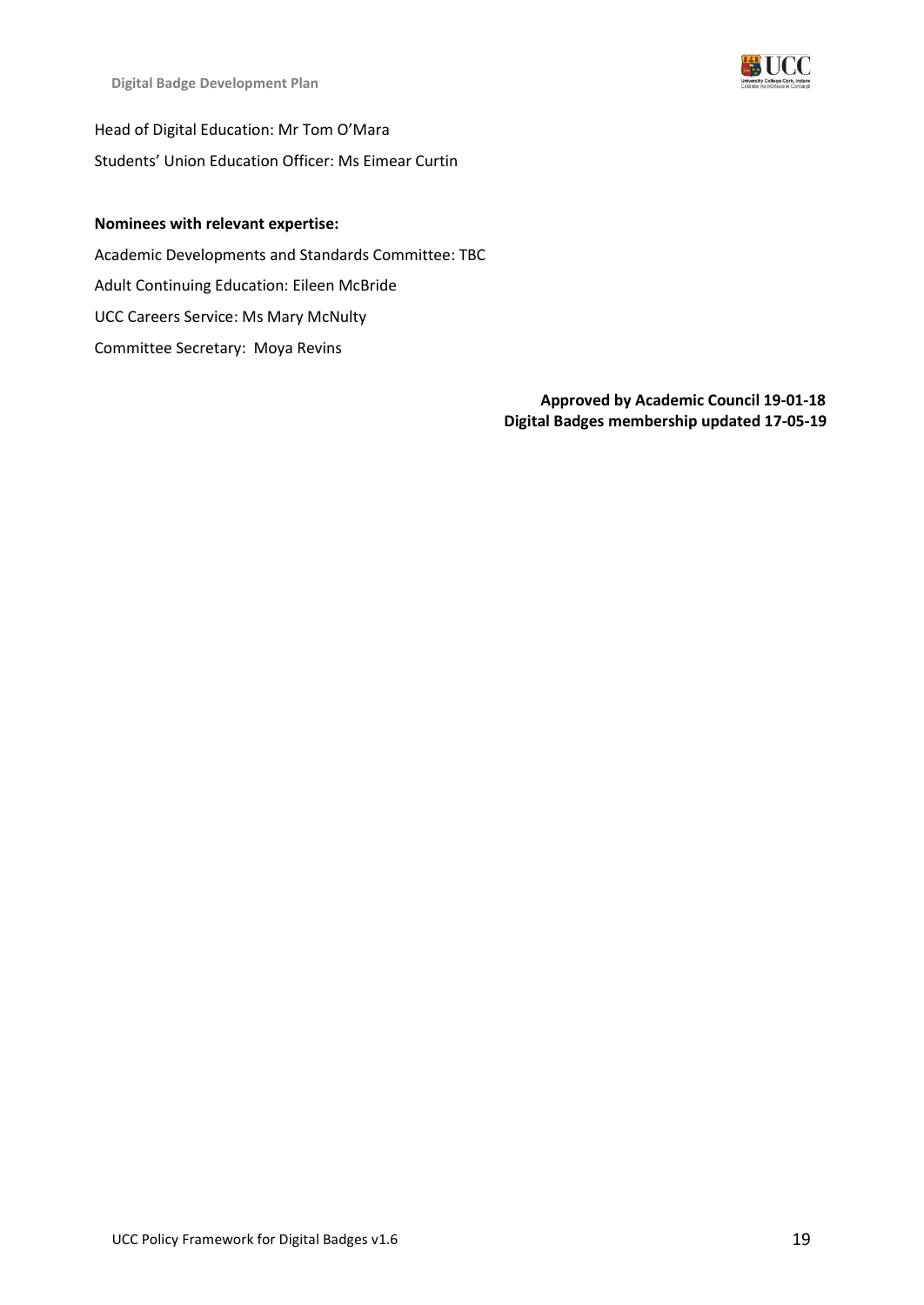

# DIGITAL BADGE DEVELOPMENT PLAN

### *PART 1 – OWNERSHIP AND ACCOUNTABILITY*

| <b>BADGE ISSUER</b>                             |                                                |
|-------------------------------------------------|------------------------------------------------|
| <b>Badge Name</b><br>Max 128 characters         | This should be short, concise and descriptive. |
| Who is Issuing this<br><b>UCC Digital Badge</b> | (e.g. School, Department, Unit)                |
| <b>Coordinator Name:</b>                        |                                                |
| <b>Coordinator Phone:</b>                       |                                                |
| <b>Coordinator Email:</b>                       |                                                |

| <b>BADGE Contact</b>     |                                                                                                                                                                                                                                                                                                                        |
|--------------------------|------------------------------------------------------------------------------------------------------------------------------------------------------------------------------------------------------------------------------------------------------------------------------------------------------------------------|
| <b>Submission Date</b>   | <b>Version</b>                                                                                                                                                                                                                                                                                                         |
| <b>Contact Name:</b>     |                                                                                                                                                                                                                                                                                                                        |
| <b>Contact Position:</b> |                                                                                                                                                                                                                                                                                                                        |
| <b>Contact Phone:</b>    |                                                                                                                                                                                                                                                                                                                        |
| <b>Contact Email:</b>    |                                                                                                                                                                                                                                                                                                                        |
| Authorisation:           | I confirm that I have authorised the development and delivery of the<br>$\Box$<br>digital badge as described herein.<br>I understand my role and responsibility as Badge Contact.<br>$\Box$<br>This badge is being delivered at no additional cost to the earner or for<br>$\Box$<br>monetary gain to the Badge Issue. |

| Approval  | Approval is required from the Head of School or equivalent.                                                                       |
|-----------|-----------------------------------------------------------------------------------------------------------------------------------|
| Agreement | Does this badge involve any non-UCC organisations or people?<br>$\Box$ Yes $\Box$ No<br>If so, please provide further information |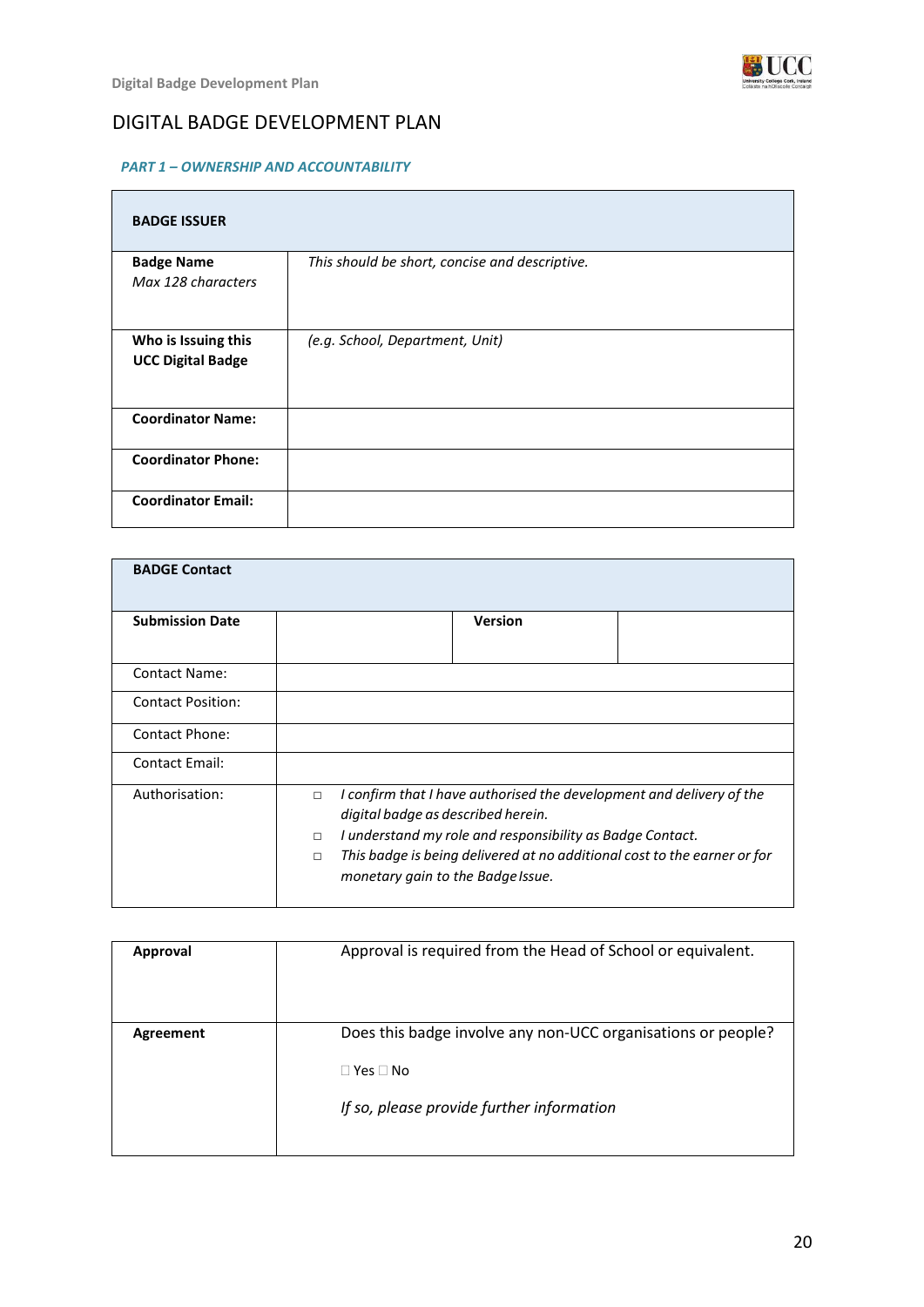

### *SECTION 2 – ALIGNED TO THE UNIVERSITY STRATEGY*

| <b>BADGE DETAILS</b>                                 |                                                                                                                                                                                                                                                                                                                                                                                                                                                                                                                                                                           |
|------------------------------------------------------|---------------------------------------------------------------------------------------------------------------------------------------------------------------------------------------------------------------------------------------------------------------------------------------------------------------------------------------------------------------------------------------------------------------------------------------------------------------------------------------------------------------------------------------------------------------------------|
| <b>Target Earners</b>                                | Who is the badge for?                                                                                                                                                                                                                                                                                                                                                                                                                                                                                                                                                     |
| <b>Short Description</b><br>(Max 1000<br>characters) | Please give a brief overview of the badge, mentioning its purpose and<br>audience. Please note this description will be available to view online if the<br>badge is issued.                                                                                                                                                                                                                                                                                                                                                                                               |
| <b>Brief Rationale</b><br>(max 50 words)             | Outline what is the identified need, enhanced the user experience or unique<br>value add opportunity that this badge is responding to.                                                                                                                                                                                                                                                                                                                                                                                                                                    |
| <b>Learning Outcomes</b>                             | Learning Outcomes are intended to be brief, clear, specific statements of the<br>knowledge, understandings, skills, values, and attitudes, which it is expected<br>students will be able to demonstrate because of the learning associated with<br>the specification, i.e. 'On successful completion of this digital badge,<br>participants should be able to'. Please note: Badges which do not have<br>clearly articulated learning outcomes will not be approved. See Declan<br>Kennedy's, 'Writing and using learning outcomes: a practical quide'.<br>1.<br>2.<br>3. |
|                                                      |                                                                                                                                                                                                                                                                                                                                                                                                                                                                                                                                                                           |
| <b>Duration</b>                                      | Please note: badges relate to a time-set, event or piece of work that is likely<br>to change. Please specify when you would like the badge to expire. The<br>maximum duration of a badge can be 5 years.                                                                                                                                                                                                                                                                                                                                                                  |
| <b>Learner Pathways</b>                              | Does this badge link to any existing badges, or do you have plans for other<br>badges to link/relate to this badge to create a learning 'pathway'?                                                                                                                                                                                                                                                                                                                                                                                                                        |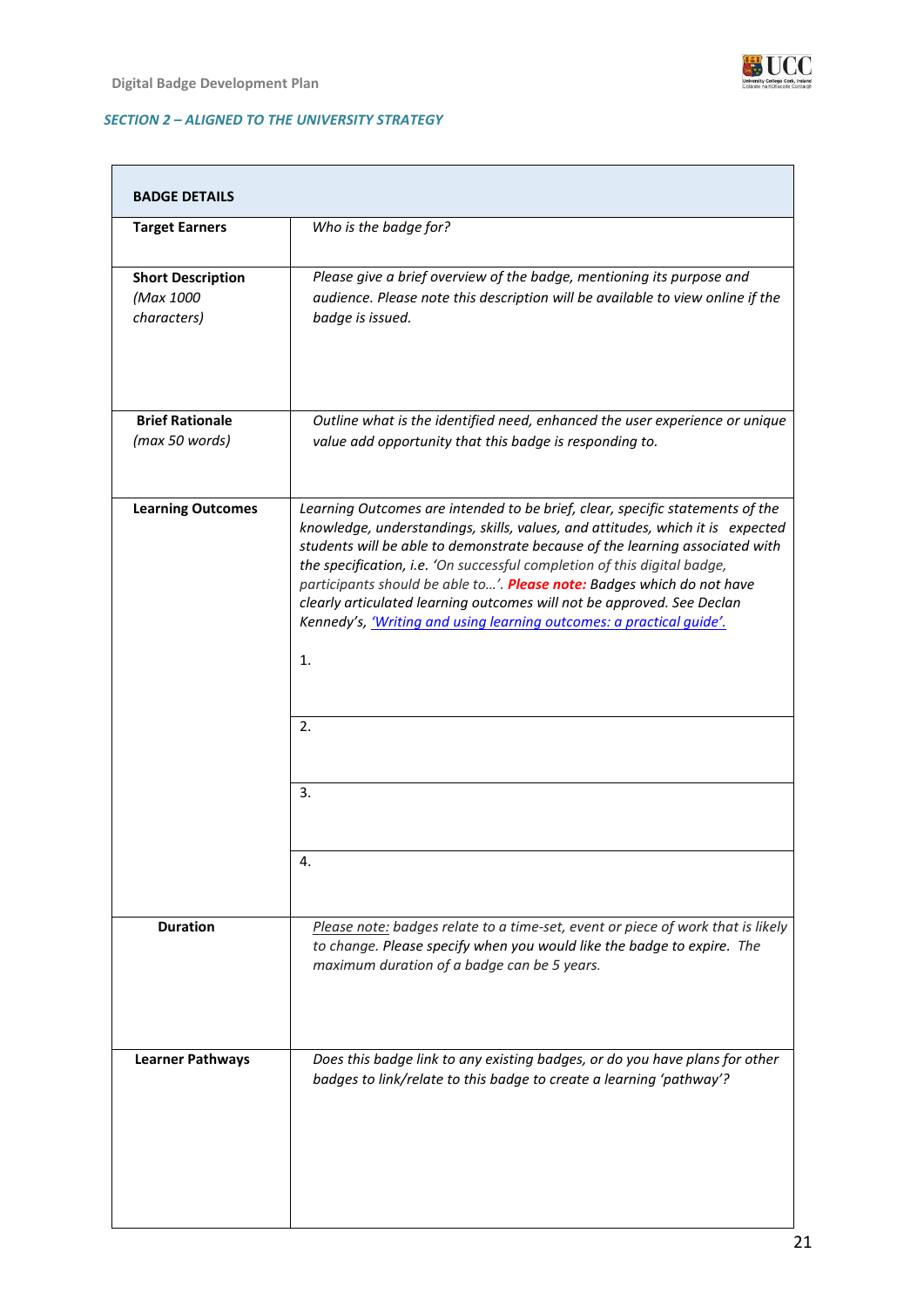

**WUCC** 

| <b>MAPPING TO KEY UCC STRATEGIES</b> |                                                                                                                                                                                                                                                                                                                                                                                                                                                                                                             |  |  |  |  |
|--------------------------------------|-------------------------------------------------------------------------------------------------------------------------------------------------------------------------------------------------------------------------------------------------------------------------------------------------------------------------------------------------------------------------------------------------------------------------------------------------------------------------------------------------------------|--|--|--|--|
| <b>Graduate Attributes</b>           | How does the badge link in with Graduate Attributes? And which of the<br>following does your badge sit under?<br>□ Creators, evaluators and communicators of knowledge<br>□ Independent and creative thinkers<br>Digitally Fluent<br>□ Socially Responsible<br>□ Effective global citizens, who recognise and challenge inequality                                                                                                                                                                          |  |  |  |  |
| <b>Connected</b><br>Curriculum       | The framework for UCC's Connected Curriculum comprises six distinct<br>interconnected components. Digital badges should map to at least one of<br>these components but can reference several. Please indicate those<br>Connected Curriculum Framework components to which your badge applies:<br>Research based teaching<br>$\Box$<br>Employability<br>$\Box$<br>Sustainability<br>$\Box$<br>Inter and trans disciplinarily<br>$\Box$<br>Global reach<br>$\Box$<br>Civic and Community engagement<br>$\Box$ |  |  |  |  |
| Integration                          | Are there other similar UCC Digital Badges already available? If so, how is<br>would the development of this badge be sufficiently distinct, integrated or<br>complementary?                                                                                                                                                                                                                                                                                                                                |  |  |  |  |
| <b>Badge Tags</b>                    | Please list any keywords (min. 4) you would like associated with the badge.<br>These keywords can help with discoverability.<br>i.e. #Badge Earner # Badge Issuer # Key word # Skill                                                                                                                                                                                                                                                                                                                        |  |  |  |  |

### *SECTION 3 – RELEVANT AND ROBUST LEARNING*

| <b>ABOUT THE BADGE - DELIVERING CONTENT AND ACTIVITY</b> |                                                                                                                                                                                                                                                                                             |  |  |  |
|----------------------------------------------------------|---------------------------------------------------------------------------------------------------------------------------------------------------------------------------------------------------------------------------------------------------------------------------------------------|--|--|--|
| <b>Badge Content and</b><br><b>Learner Activities</b>    | UCC digital badges are expected to involve 20 to 30 hours of effort to<br>complete. Please provide a detailed breakdown of activities, including the<br>indicative effort, in hours, for each component. Please note: badges which<br>do not clearly show this effort will not be approved. |  |  |  |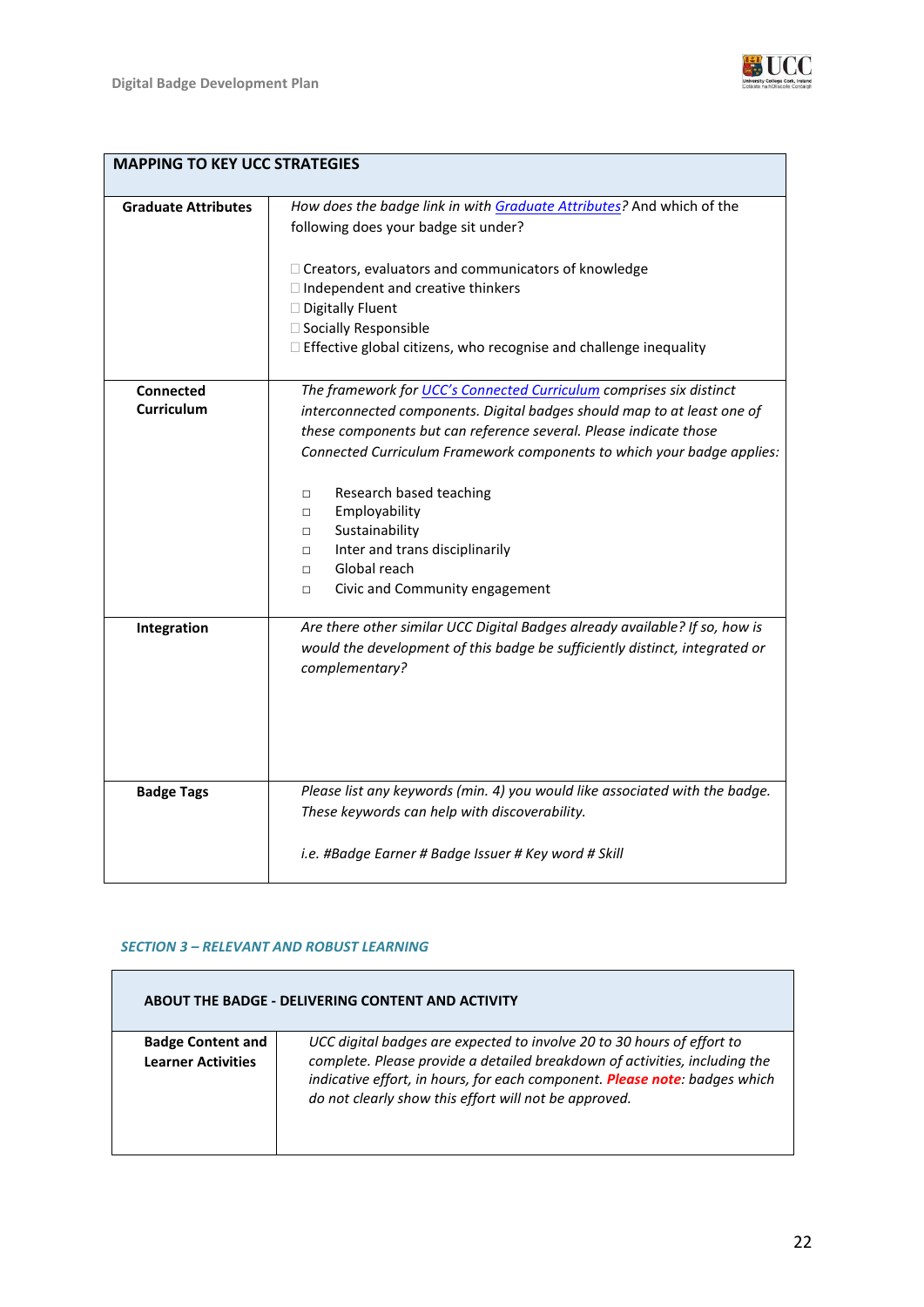

| <b>Delivery Method</b> | What delivery channels and methods will be used? (on-line, face to face,<br>blended, practical experience) |
|------------------------|------------------------------------------------------------------------------------------------------------|
|                        |                                                                                                            |
| <b>Assessment and</b>  | Please detail what will be involved in the assessment and how it will link to the                          |
| <b>Evaluation</b>      | learning outcomes.                                                                                         |
|                        |                                                                                                            |
| <b>Evidence</b>        | What artefacts will be recorded as evidence that the badge has been earned                                 |
|                        | and the criteria met.                                                                                      |
|                        |                                                                                                            |
| <b>Resources</b>       | Please describe who will be responsible for the recruitment, delivery and                                  |
| and                    | assessment involved in the digital badge.                                                                  |
| <b>Timeframe</b>       |                                                                                                            |
|                        |                                                                                                            |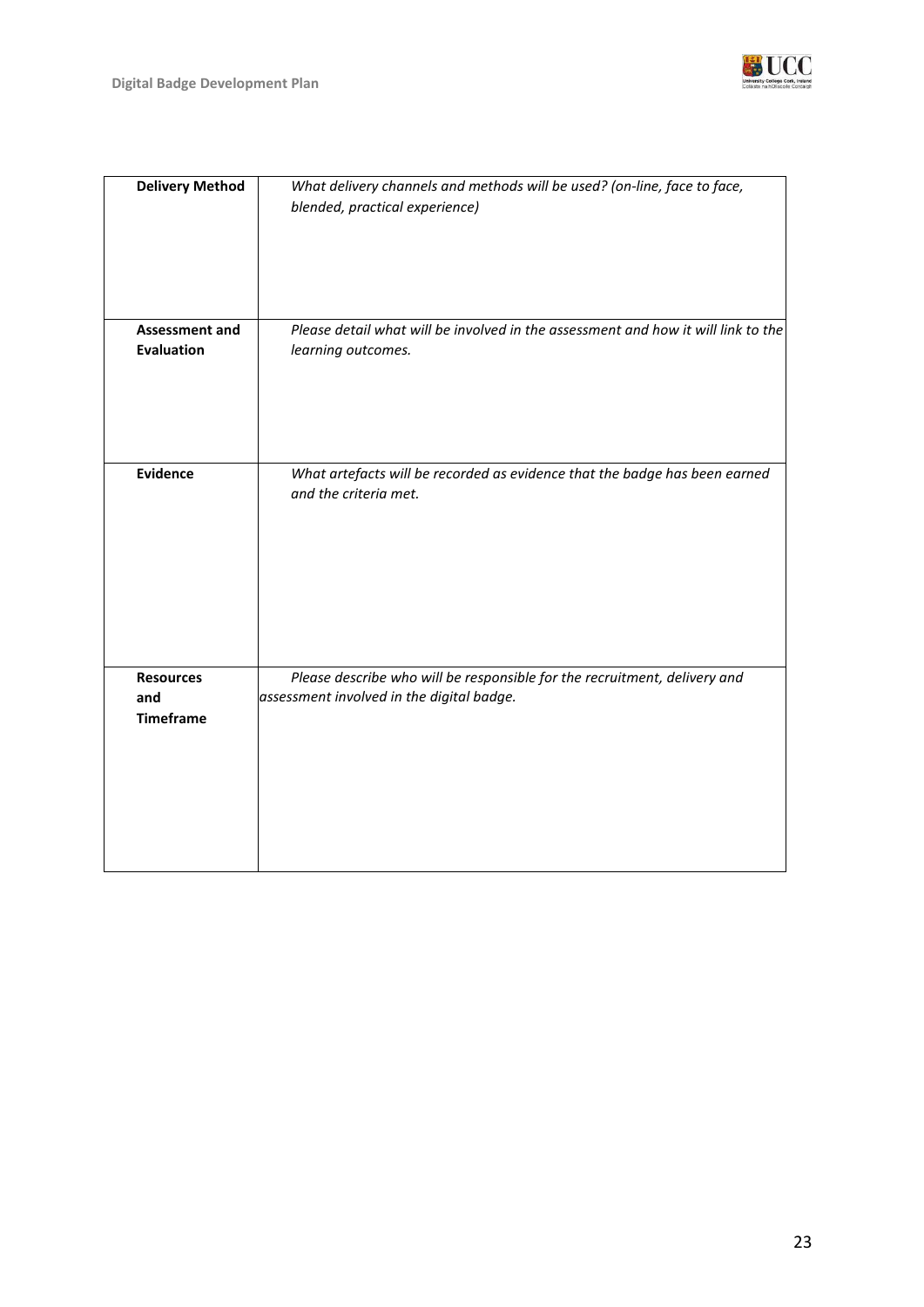

### *SECTION 4 - COMMUNICATES CREDIBILITY AND VALUE*

| <b>BADGE DESIGN</b> |                                                                                                                                                                                                                                                 |
|---------------------|-------------------------------------------------------------------------------------------------------------------------------------------------------------------------------------------------------------------------------------------------|
| Logos               | A standard badge design template is used for all digital badges in UCC.<br>Please identify what logo that should appear on the badge. To see<br>examples of digital badges, go to:<br>https://www.ucc.ie/en/teachlearn/projects/digitalbadges/. |
| <b>Text</b>         | Please identify what title and text should be used in the badge design.                                                                                                                                                                         |

|             | <b>BADGE COMMUNICATIONS</b>                                                                                                                                                                |  |  |  |  |
|-------------|--------------------------------------------------------------------------------------------------------------------------------------------------------------------------------------------|--|--|--|--|
| Promotion   | How will you promote the badge? Where does a user find out about this<br>Digital Badge?                                                                                                    |  |  |  |  |
| <b>GDPR</b> | Please outline how your administration of this badge will meet UCC<br>GDPR compliance obligations. For more information on these obligations,<br>please go to https://www.ucc.ie/en/gdpr/. |  |  |  |  |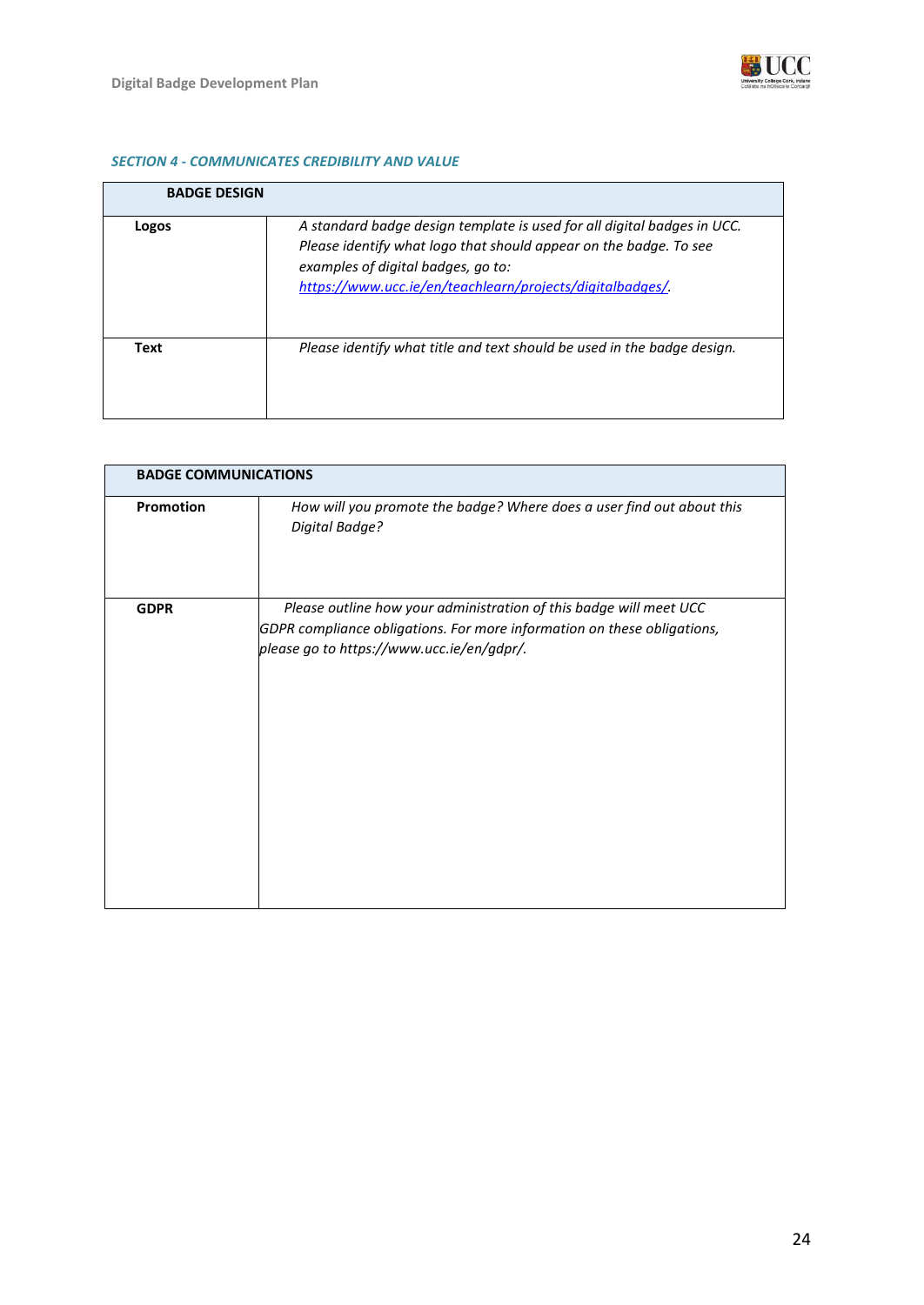

# <span id="page-24-0"></span>APPENDIX III – DIGITAL BADGE RECIPIENTS FORM

| <b>BADGE ISSUER - REQUEST TO ISSUE</b> |                                                                                                                                                                                                                                                                                                                                                                                                                                                                                                                                                                                                                                                                 |
|----------------------------------------|-----------------------------------------------------------------------------------------------------------------------------------------------------------------------------------------------------------------------------------------------------------------------------------------------------------------------------------------------------------------------------------------------------------------------------------------------------------------------------------------------------------------------------------------------------------------------------------------------------------------------------------------------------------------|
| Date of Request:                       |                                                                                                                                                                                                                                                                                                                                                                                                                                                                                                                                                                                                                                                                 |
| <b>Badge Name:</b>                     | <b>Badge Issuing Date</b>                                                                                                                                                                                                                                                                                                                                                                                                                                                                                                                                                                                                                                       |
| <b>No. of Validated</b><br>Earners:    | Please tick to confirm earner data has been<br>provided in full for digital administration and<br>internal records $\sqcap$                                                                                                                                                                                                                                                                                                                                                                                                                                                                                                                                     |
| <b>Recipient Email</b>                 | Digital badge recipients will receive an email with a link to accept their<br>badge via the Open Badge Factory. Draft text for the email is below,<br>please edit if required:<br>Dear all, Congratulations on successfully completing the (title of course / event /<br>seminar). To acknowledge your achievement, you have been awarded a (title of<br>course/ event / seminar) Digital Badge. This is to signify the exceptional level of<br>excellence you have shown in your personal, professional and academic activities<br>in a digital micro-credential. If you have any questions about these badges,<br>please contact us at: digitalbadges@ucc.ie. |

| <b>BADGE Contact - VALIDATION</b> |                                                                                                                                                                                                                                                                                                                                                             |
|-----------------------------------|-------------------------------------------------------------------------------------------------------------------------------------------------------------------------------------------------------------------------------------------------------------------------------------------------------------------------------------------------------------|
| <b>Contact Name:</b>              |                                                                                                                                                                                                                                                                                                                                                             |
| <b>Contact Position:</b>          |                                                                                                                                                                                                                                                                                                                                                             |
| Contact Phone:                    |                                                                                                                                                                                                                                                                                                                                                             |
| Contact Email:                    |                                                                                                                                                                                                                                                                                                                                                             |
| Authorisation:                    | I confirm that the above UCC Digital Badge content and activity has been<br>$\Box$<br>delivered in line with UCC policy and standards and the approved Badge<br>Development Plan.<br>I confirm that the earner's validated for receipt of badges have been<br>$\Box$<br>assessed and have demonstrated the required criteria to earn this<br>digital badge. |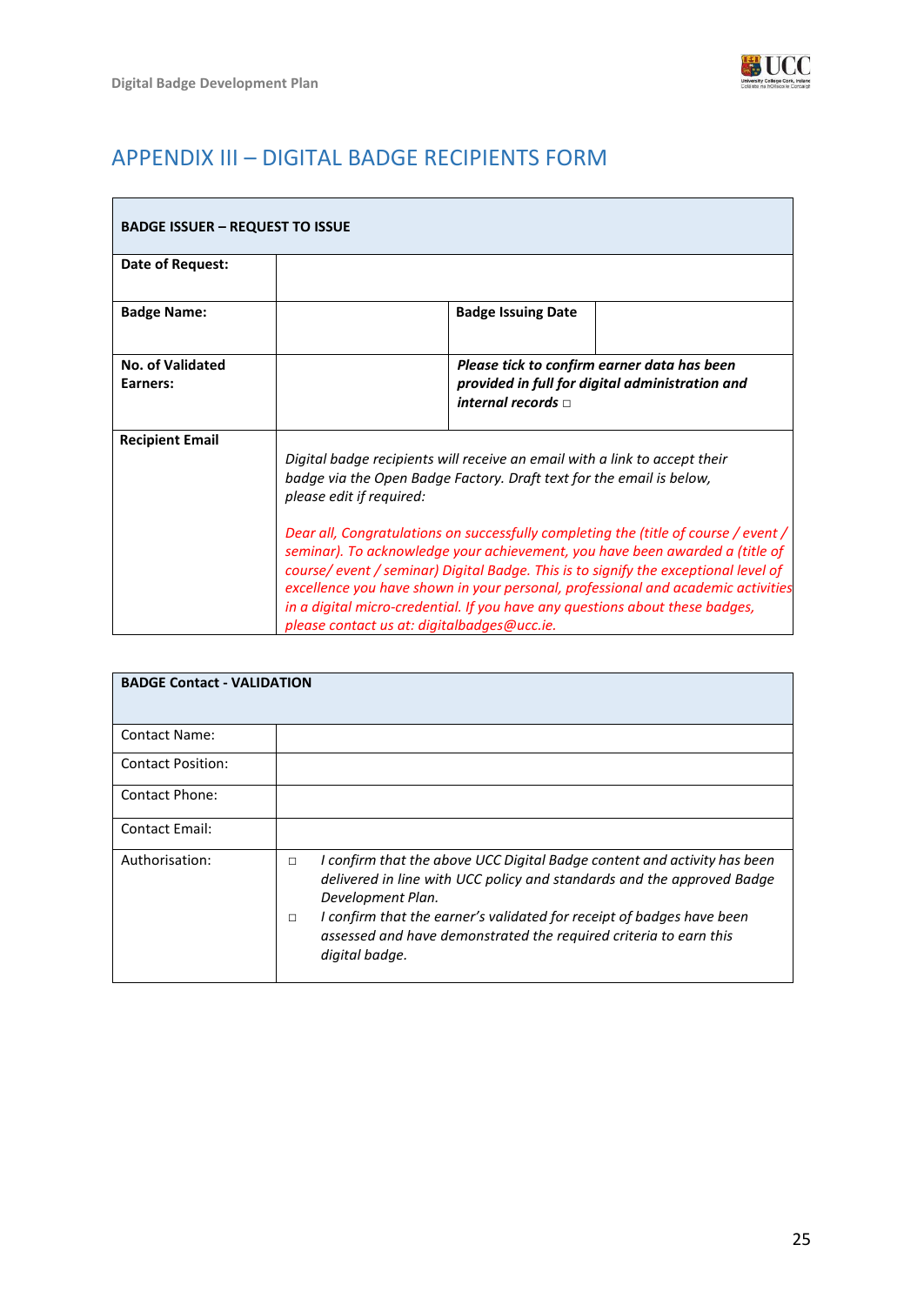

## APPENDIX IV – DIGITAL BADGE ASSESSMENT RUBRIC **STAGE 1: DEVELOPMENT**

### **Marking Criteria**

<span id="page-25-0"></span>

| <b>Mark</b>   | <b>Description</b>                                                                                                                                                                                                                                                                                                                                                                                                                                                                                                                                                                                                                                                                                             |
|---------------|----------------------------------------------------------------------------------------------------------------------------------------------------------------------------------------------------------------------------------------------------------------------------------------------------------------------------------------------------------------------------------------------------------------------------------------------------------------------------------------------------------------------------------------------------------------------------------------------------------------------------------------------------------------------------------------------------------------|
| <b>PASS</b>   | Progress to create digital badge. DBSC may also consider as potential case study or demonstrator for strategic<br>development or promotion of digital badges, for example if the proposal shows innovation, strategic<br>opportunity or value in its application. Alternatively, DBSC may 'fast-track' or propose other complementary actions<br>or initiatives that support a wider strategic development opportunity.<br>Progress to create digital badge. No further action needed by DBSC at this stage. Email text sent to awardees:<br>I'm pleased to advise that the DBSC has approved your application for a ________ digital badge.<br>In conjunction with the award, the following conditions apply: |
|               | All major/minor changes to the badge are to be outlined in the <u>amendment form</u> and submitted to DBSC for<br>approval.                                                                                                                                                                                                                                                                                                                                                                                                                                                                                                                                                                                    |
|               | An annual report is to be provided to DBSC documenting the impact of the badge.                                                                                                                                                                                                                                                                                                                                                                                                                                                                                                                                                                                                                                |
|               | DBSC may wish to audit evidence relating to the award of digital badges, so please ensure this is retained for<br>at least 12 months.                                                                                                                                                                                                                                                                                                                                                                                                                                                                                                                                                                          |
|               | I'm attaching a prototype of your digital badge; I hope this meets your specification. Once your list of recipients has<br>been finalised, please can you complete the Digital Badge Recipients Form. The badge will then be issued to the<br>Earners.                                                                                                                                                                                                                                                                                                                                                                                                                                                         |
| <b>REVISE</b> | Identify potential areas of minor concern that should be reviewed.<br>Some areas require further information, clarification, development or amendment.<br>Revert to Badge Issuer with requests and/or recommendations to revise or refine the proposal.                                                                                                                                                                                                                                                                                                                                                                                                                                                        |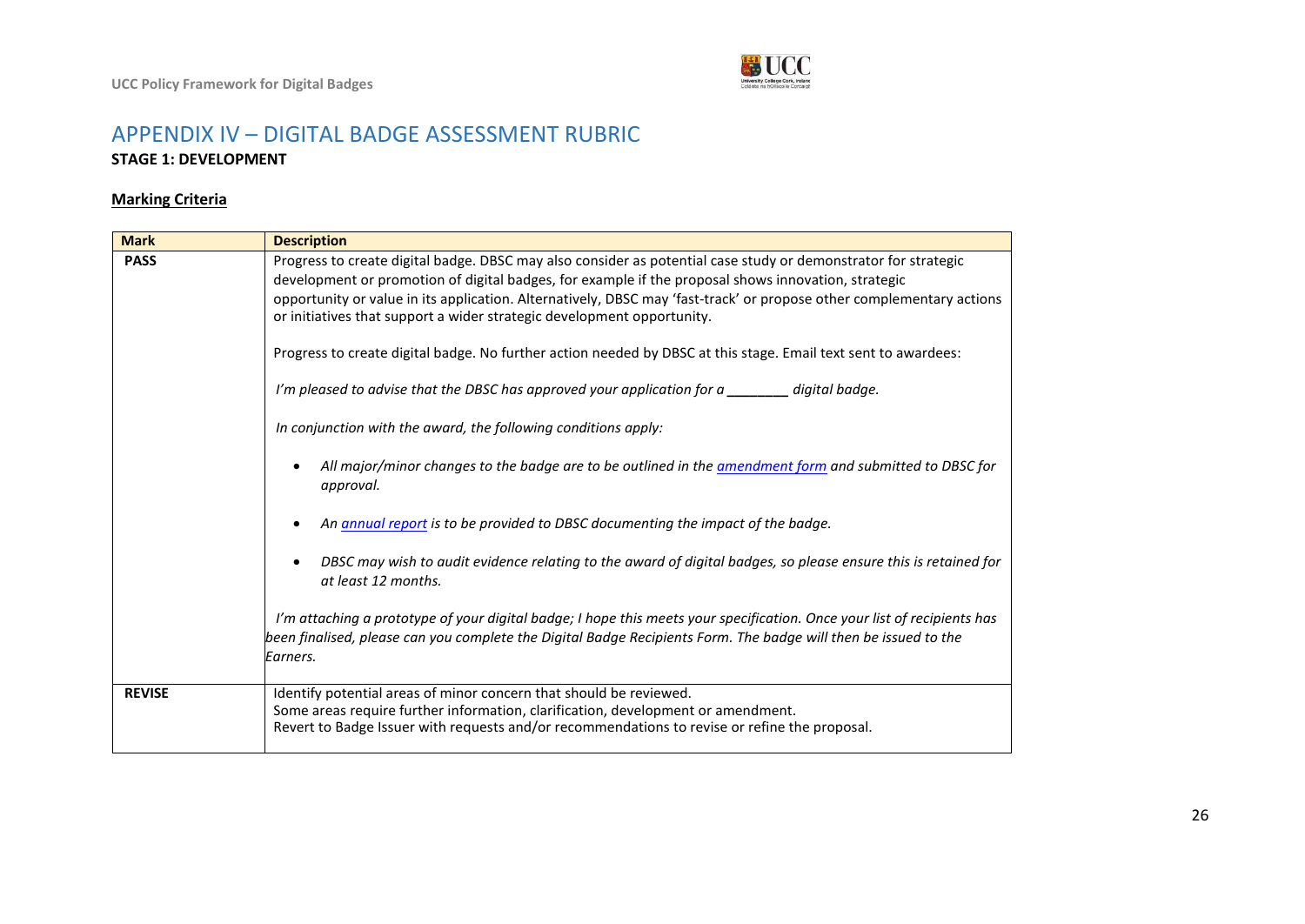

**UCC Policy Framework for Digital Badges**

| <b>FAIL</b> | Significant issues, areas of concern, duplication or opportunity for synergy are identified such that:      |
|-------------|-------------------------------------------------------------------------------------------------------------|
|             | reviewer deems the badge should not be progressed or<br>(a)                                                 |
|             | reviewer deems that such substantive change or re-appraisal of proposal is needed that revisions are<br>(b) |
|             | best submitted as a new proposal.                                                                           |
|             |                                                                                                             |

# **BADGE NAME:**

| <b>Development</b><br><b>Template Version</b> | <b>Reviewed By</b> | <b>Review Outcome</b> | <b>DBSC Review Meeting</b> | <b>Decision and Notes</b> |
|-----------------------------------------------|--------------------|-----------------------|----------------------------|---------------------------|
| V <sub>1</sub>                                |                    |                       |                            |                           |
| V <sub>2</sub>                                |                    |                       |                            |                           |
| V <sub>3</sub>                                |                    |                       |                            |                           |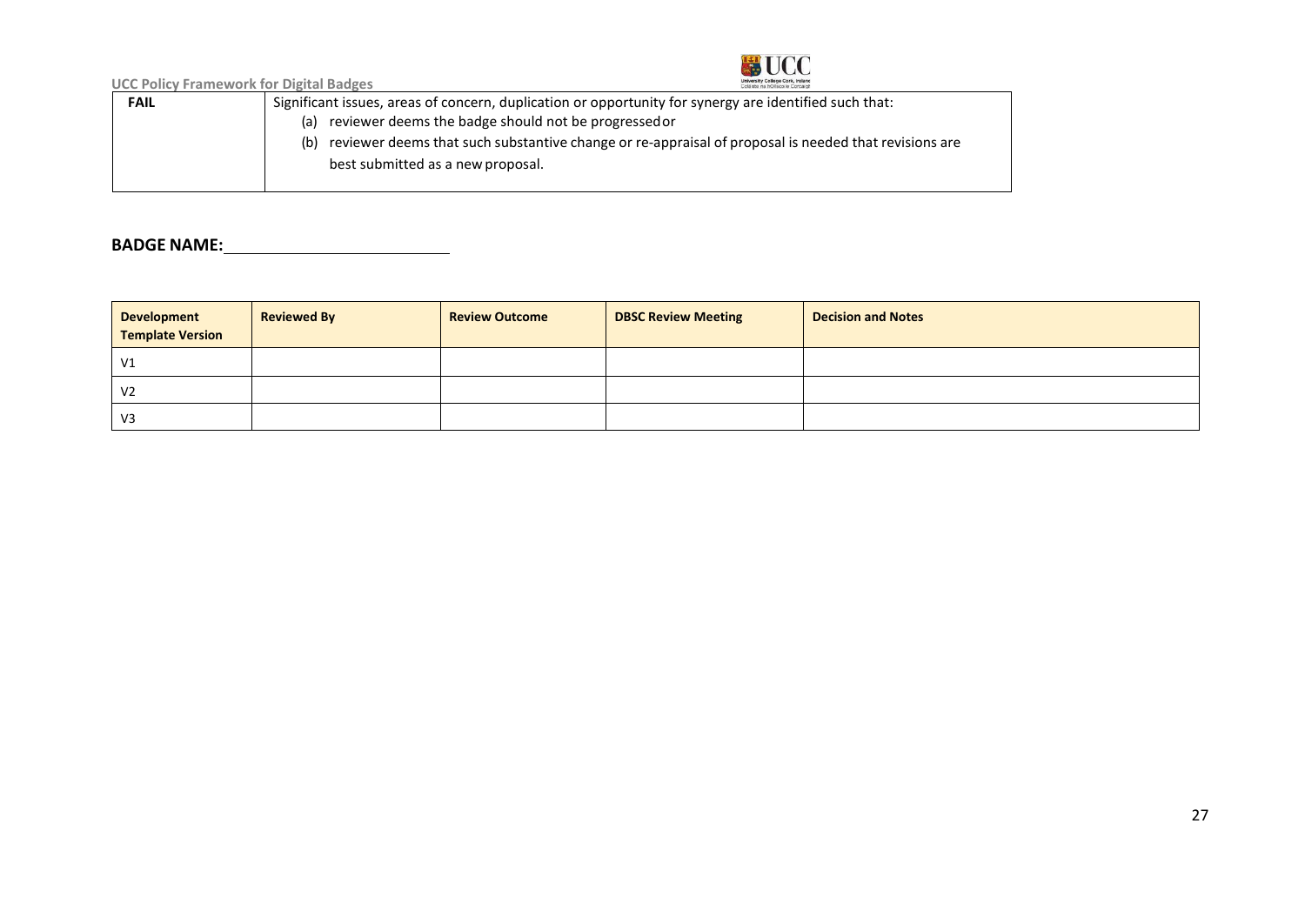

| <b>Criteria</b>                                                                                                                                      | <b>PASS</b>                                                                                                                               | <b>REVISE</b> | <b>FAIL</b> |  |  |
|------------------------------------------------------------------------------------------------------------------------------------------------------|-------------------------------------------------------------------------------------------------------------------------------------------|---------------|-------------|--|--|
|                                                                                                                                                      |                                                                                                                                           |               |             |  |  |
| <b>Clear Ownership and Accountability</b>                                                                                                            |                                                                                                                                           |               |             |  |  |
| Badge name and badge creator are clear.<br>$\Box$                                                                                                    |                                                                                                                                           |               |             |  |  |
| Appropriate level badge Contact.<br>□                                                                                                                |                                                                                                                                           |               |             |  |  |
| Endorsements are clear and appropriate agreements in place.<br>$\Box$                                                                                |                                                                                                                                           |               |             |  |  |
| Aligned to University's Strategic Vision, Goals and Values                                                                                           |                                                                                                                                           |               |             |  |  |
| Rationale - badge responds to an identified need, enhances the user experience or provides a unique value add opportunity.<br>$\Box$                 |                                                                                                                                           |               |             |  |  |
| Target earners clearly identified and strong focus on the earner experience and value to badge earner.<br>$\Box$                                     |                                                                                                                                           |               |             |  |  |
| □                                                                                                                                                    | Description is appropriate for on-line publication and suitable for external audiences wishing to verify information about the badge.     |               |             |  |  |
| □                                                                                                                                                    | Badge has considered the wider eco-system of badges, demonstrating integration, avoidance of duplication and potential learning pathways. |               |             |  |  |
| Badge duration is appropriate.<br>$\Box$                                                                                                             |                                                                                                                                           |               |             |  |  |
| 2-4 badge learning outcomes are identified that are measurable statements that specify what learners will know or be able to do because of<br>$\Box$ |                                                                                                                                           |               |             |  |  |
| participating in the badge content and activity.                                                                                                     |                                                                                                                                           |               |             |  |  |
| Badge has been 'mapped' to appropriate values and knowledge and skills zone.<br>$\Box$                                                               |                                                                                                                                           |               |             |  |  |
| Four badge tags identified.<br>$\Box$                                                                                                                |                                                                                                                                           |               |             |  |  |
| Reflects relevant and Robust Learning and Achievement                                                                                                |                                                                                                                                           |               |             |  |  |
| Robust content and activity demonstrated. (c. 20 - 30 hours learner effort).<br>$\Box$                                                               |                                                                                                                                           |               |             |  |  |
| $\Box$                                                                                                                                               | Clear plan for assessment and evidence that criteria has been met including at least one artefact to be produced by badge earner.         |               |             |  |  |
| Badge is available and accessible.<br>$\Box$                                                                                                         |                                                                                                                                           |               |             |  |  |
| Demonstrates commitment to resources required for delivery.<br>$\Box$                                                                                |                                                                                                                                           |               |             |  |  |
| Communicates credibility and value of accomplishment                                                                                                 |                                                                                                                                           |               |             |  |  |
| Information for badge design and tags provided.<br>$\Box$                                                                                            |                                                                                                                                           |               |             |  |  |
| □                                                                                                                                                    | Demonstrates how the badge will be promoted / take up encouraged.                                                                         |               |             |  |  |
| Demonstrates effective communication, information provision and engagement with badge earners.<br>$\Box$                                             |                                                                                                                                           |               |             |  |  |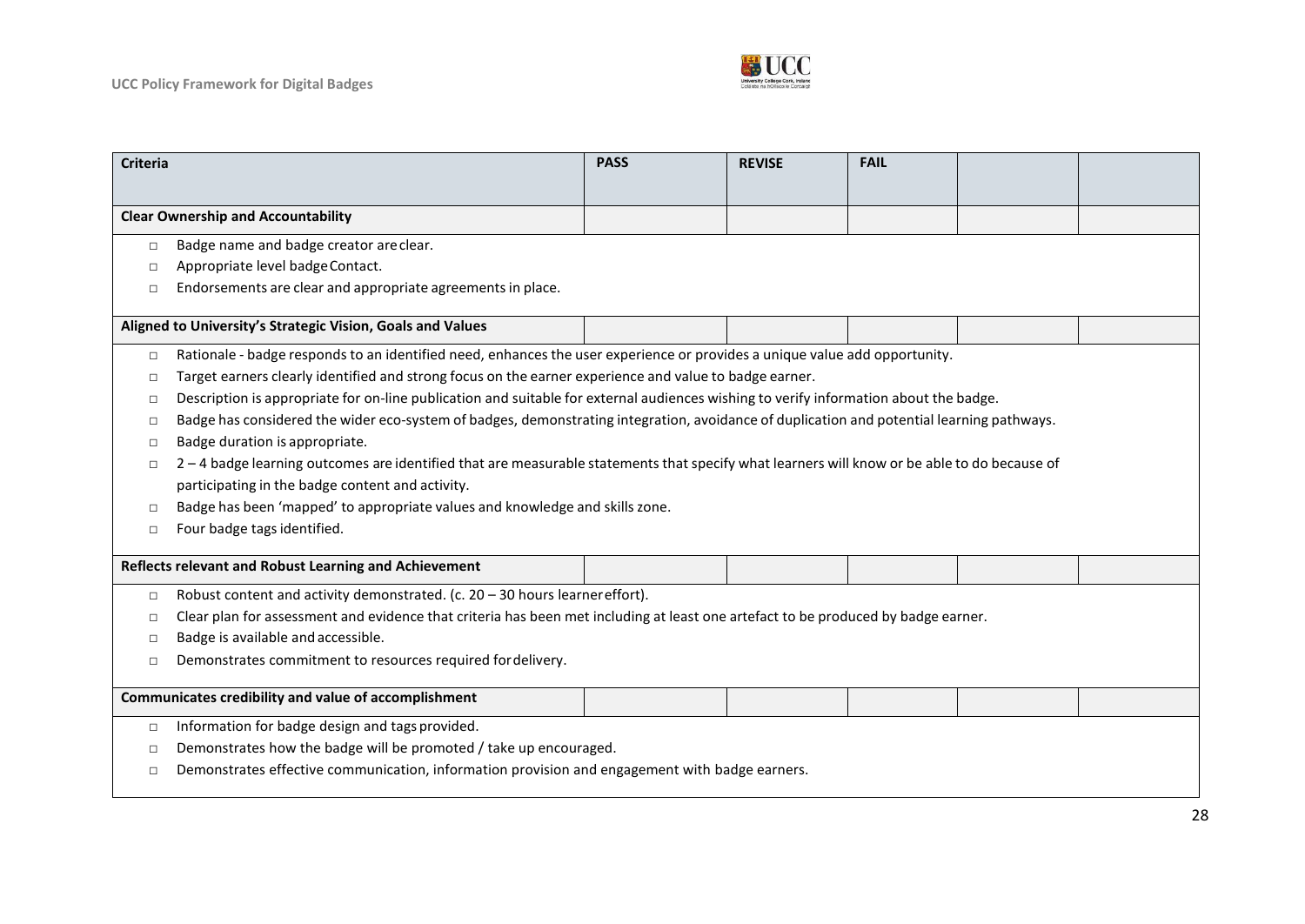

# <span id="page-28-0"></span>Version Control Information

The University requires that all UCC Digital Badge policy documents are version controlled by the Centre for Digital Education and, as such, each separate document includes a control sheet which must be completed as shown below:

#### **REVISION HISTORY**

| Date of this revision: | 24.07.2020 |
|------------------------|------------|
|                        |            |
|                        |            |

| <b>Version Number</b> | Date Approved | <b>Summary of Changes</b>          |  |
|-----------------------|---------------|------------------------------------|--|
| V1.6                  |               | Revision of entire policy document |  |
|                       |               |                                    |  |

#### **CONSULTATION HISTORY**

| <b>Revision Number</b> | <b>Consultation Date</b> | <b>Names of Parties in</b><br><b>Consultation</b>                                            | <b>Summary of Changes</b>                                                                                                                                                    |
|------------------------|--------------------------|----------------------------------------------------------------------------------------------|------------------------------------------------------------------------------------------------------------------------------------------------------------------------------|
| V1.1                   | 21.06.17                 | Circulated to current DBSC<br><b>Members</b><br>(JO'H; TO'M; PMcS; MC; MMcN;<br>CS)          | General edits throughout to<br>reflect feedback received in<br>one to one meetings.                                                                                          |
| V1.2                   | 14.07.17                 | Circulated to current DBSC<br><b>Members</b><br>(JO'H; TO'M; PMcS; MC; MMcN;<br>CS)          |                                                                                                                                                                              |
| V1.3                   | 15.09.17                 | Circulated to ADSC for<br>final approval on 13.09.17                                         | Modifications include change<br>of 'Owner' to 'Contact',<br>inclusion of Approval Step in<br>graphic and text, change of<br>'award' to 'issue' and<br>typographical changes. |
| V1.4                   | 13.10.17                 | <b>Circulated to Academic</b><br>Board following approval<br>by ADSC.                        | Modified to remove the<br>watermark 'draft' and<br>changed administrative<br>support to ID Team.                                                                             |
| V1.5                   | 18.05.2020               | Circulated to current DBSC<br><b>Members</b><br>(RMcA; PMcS; TO'M;<br>MMcN; SC, EB, CD (SU)) | Multiple modifications<br>throughout due to<br>application process being<br>reformatted.                                                                                     |
| V1.6                   | 24.06.20                 | Circulated to current DBSC<br><b>Members</b><br>(RMcA; PMcS; TO'M;<br>MMcN; SC, EB, CD (SU)) | Multiple changes made<br>through document                                                                                                                                    |

#### **This document requires the approval of the Digital Badge Subcommittee.**

In addition, the footer of the document must clearly indicate the current version number/ revision number. Where the document is in draft or going through a review cycle it should be numbered as version number/ revision number – for example 1.2 is the second revision of version 1.0 prior to finalisation of version 2.0. When a definitive version is agreed, it should be version 1.0, 2.0 and soon.